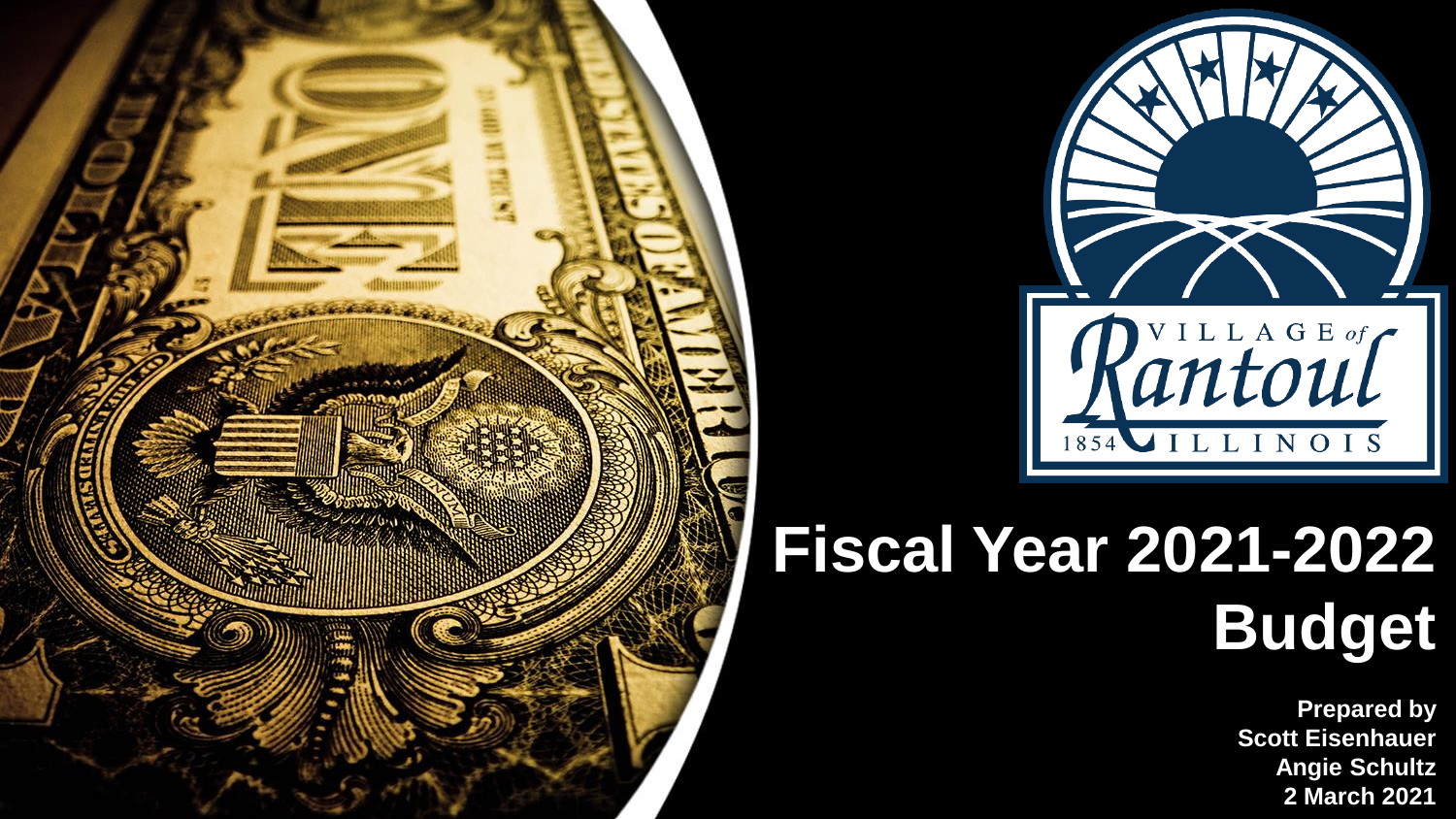

# **Introduction**

As we begin, we note this budget is balanced, based on projected revenues and expenditures for the next fiscal year. As always, the budget is a "living" document and WILL change throughout the year based on available resources. It is also projected assuming an end to the current COVID-19 pandemic, and if the virus were to last through another fiscal year, these projections would be impacted.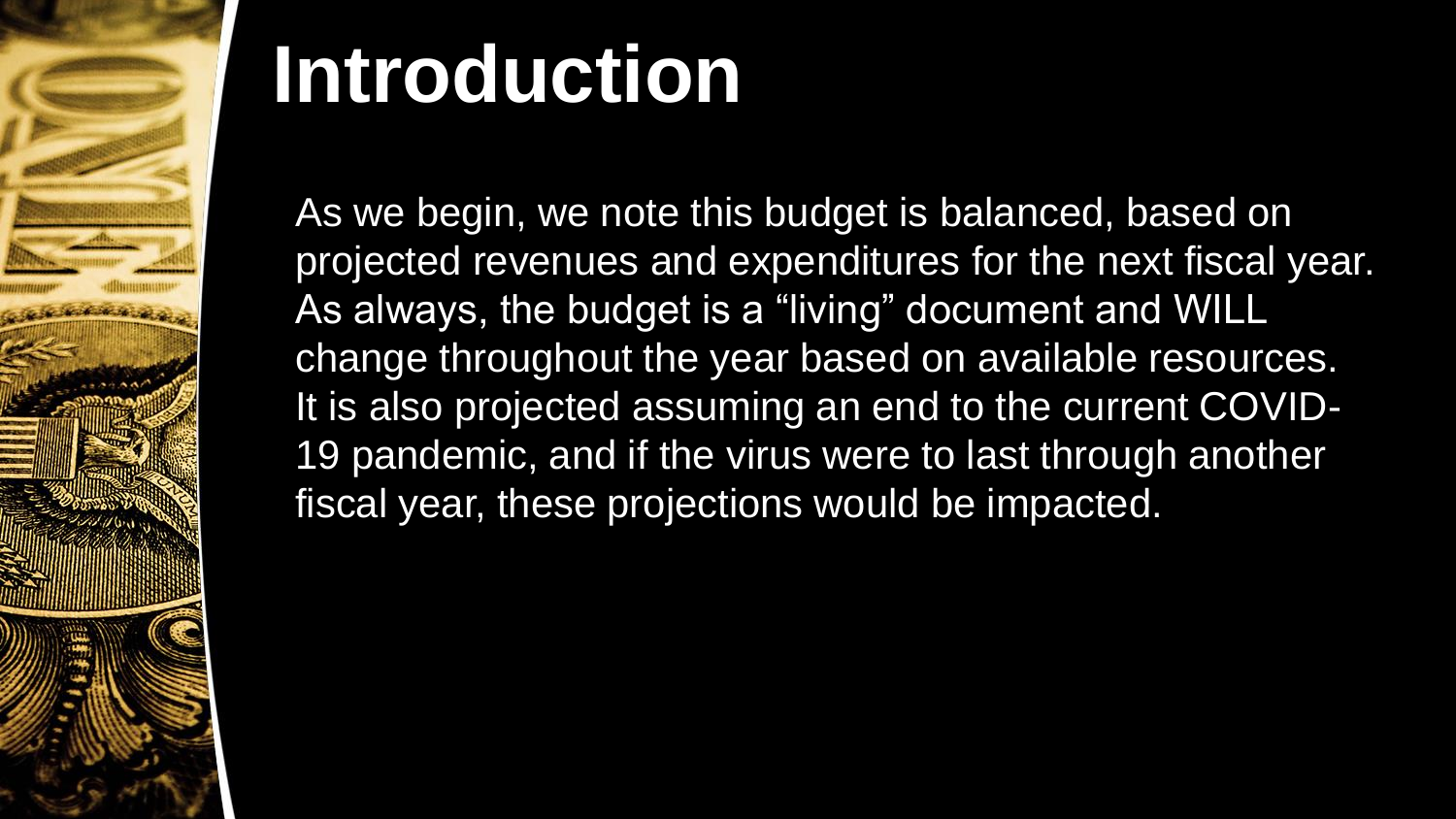

# **Introduction**

- **♦ Process**
- $\%$  Priorities of the Budget
- **& Revenues**
- $\%$  Expenditures
- $\overline{\mathfrak{G}}$  Other Funds
- $\%$  Challenges
- $\%$  Timeline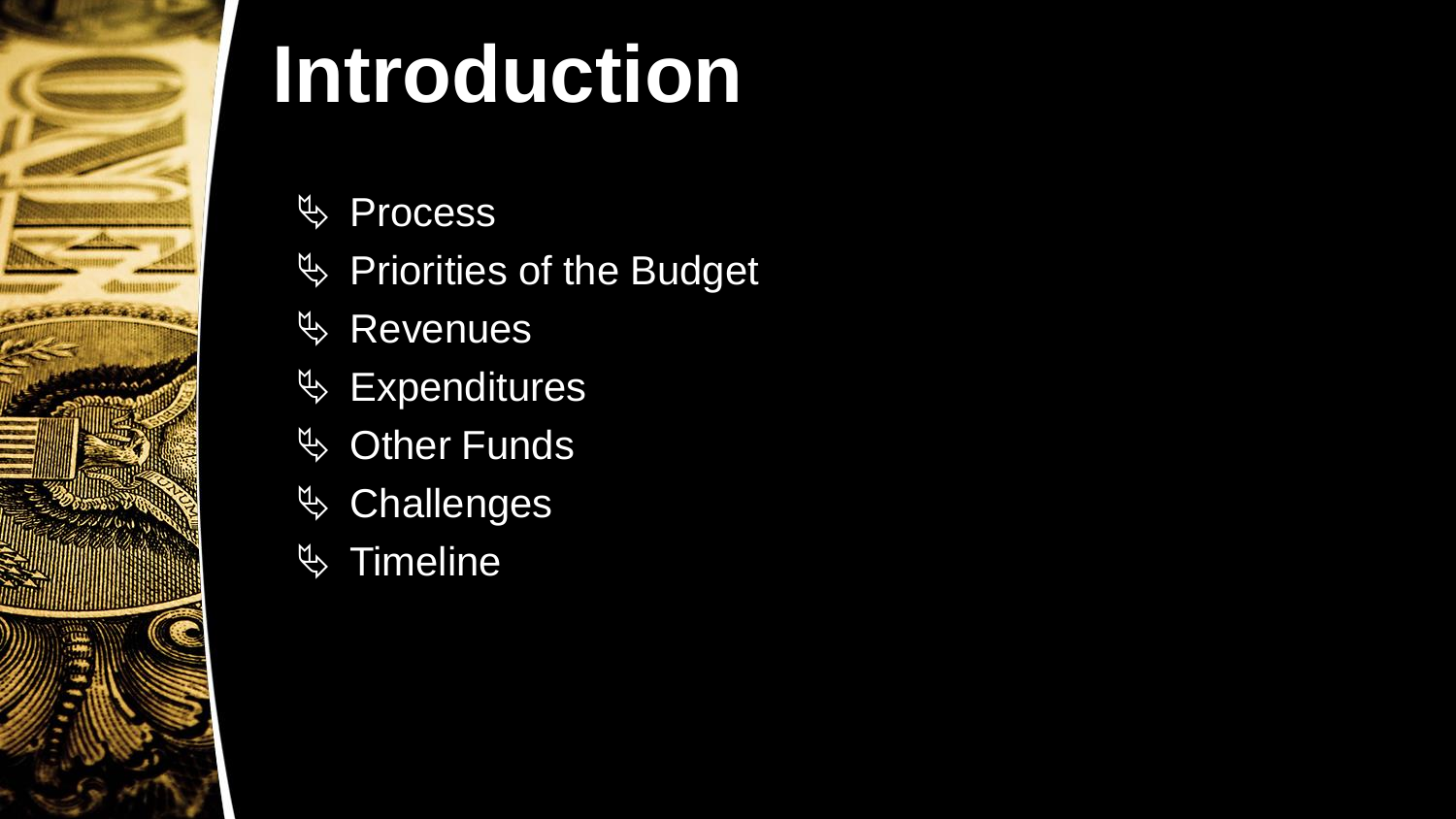

## **Process**

- $\infty$  Department Heads began entering their budgets into the system in December
- $\approx$  Administrator and Finance Manager met with Department Heads in January to review their entries
- Administrator and Finance Manager reviewed the bottom line after meeting with Department Heads
- $\approx$  No further meetings were necessary
- **EXA:** Present Budget to Mayor and Trustees after final input from Department Heads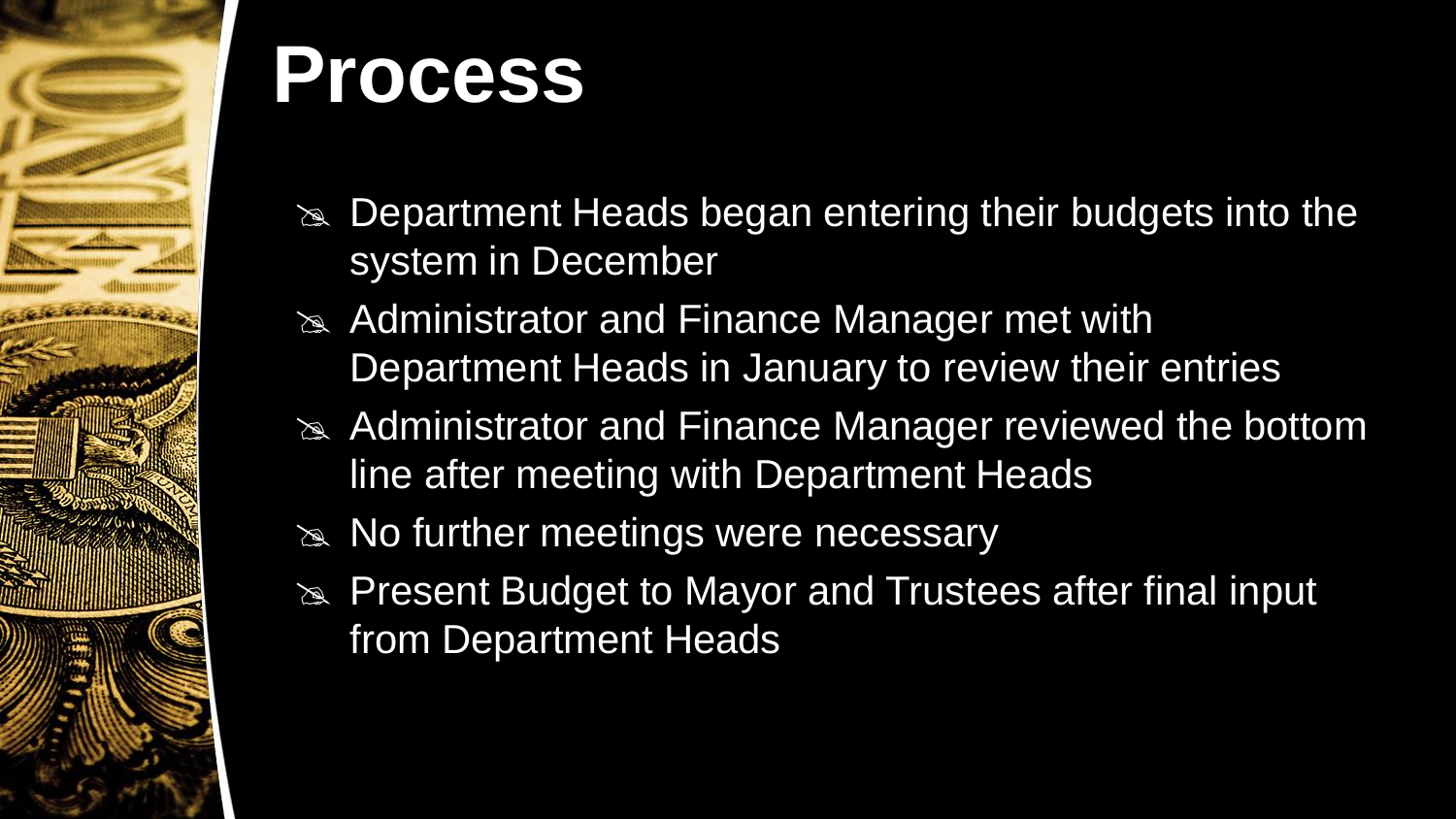

## **Process**

A BIG Thank you to all the Department Heads and to Angie Schultz our Finance Manager for their incredible work on the Budget

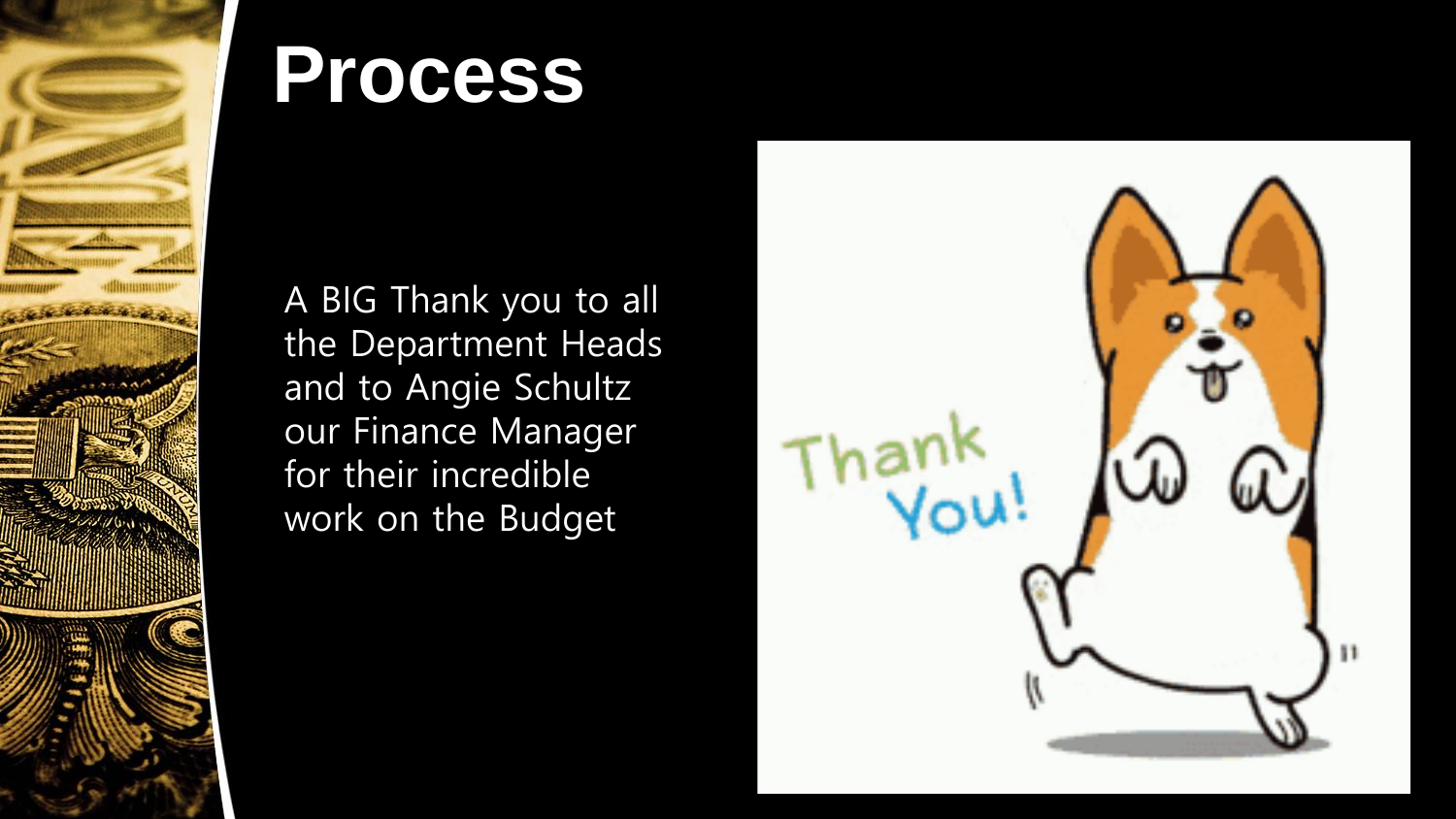

## **Priorities**



balance the budget in wake of COVID-19 recovery



fund local match for state grant using General Fund not Reserves



fund capital out of General Fund not Reserves



maintain services



prepare for reduction in revenues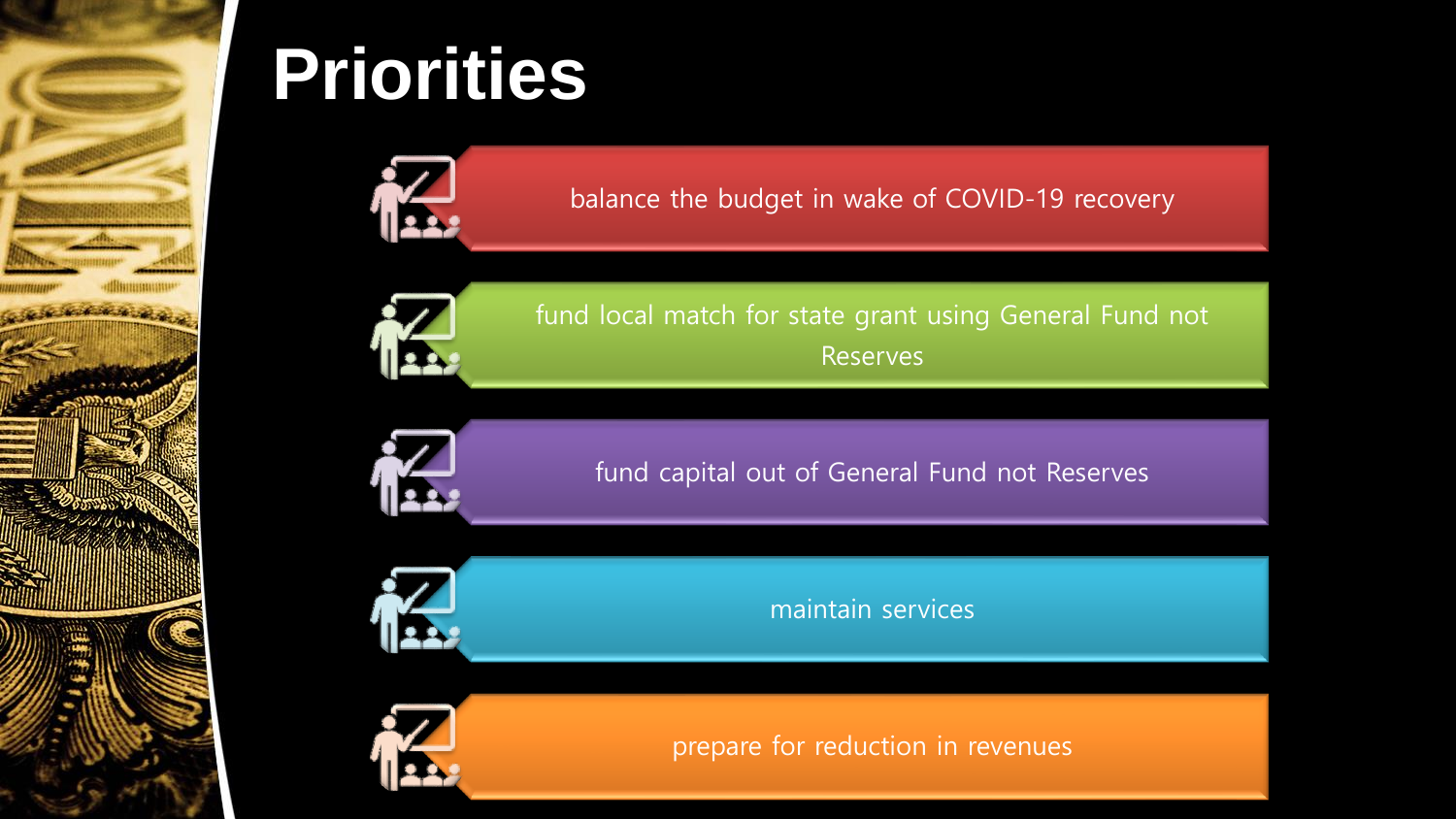

General Fund Revenues

are UP

1.46%

• total of \$11,069,283 this year over \$10,910,291 last year (\$158,992)

- includes one state grant
- numbers are conservative especially against state projections
- worried about LGDF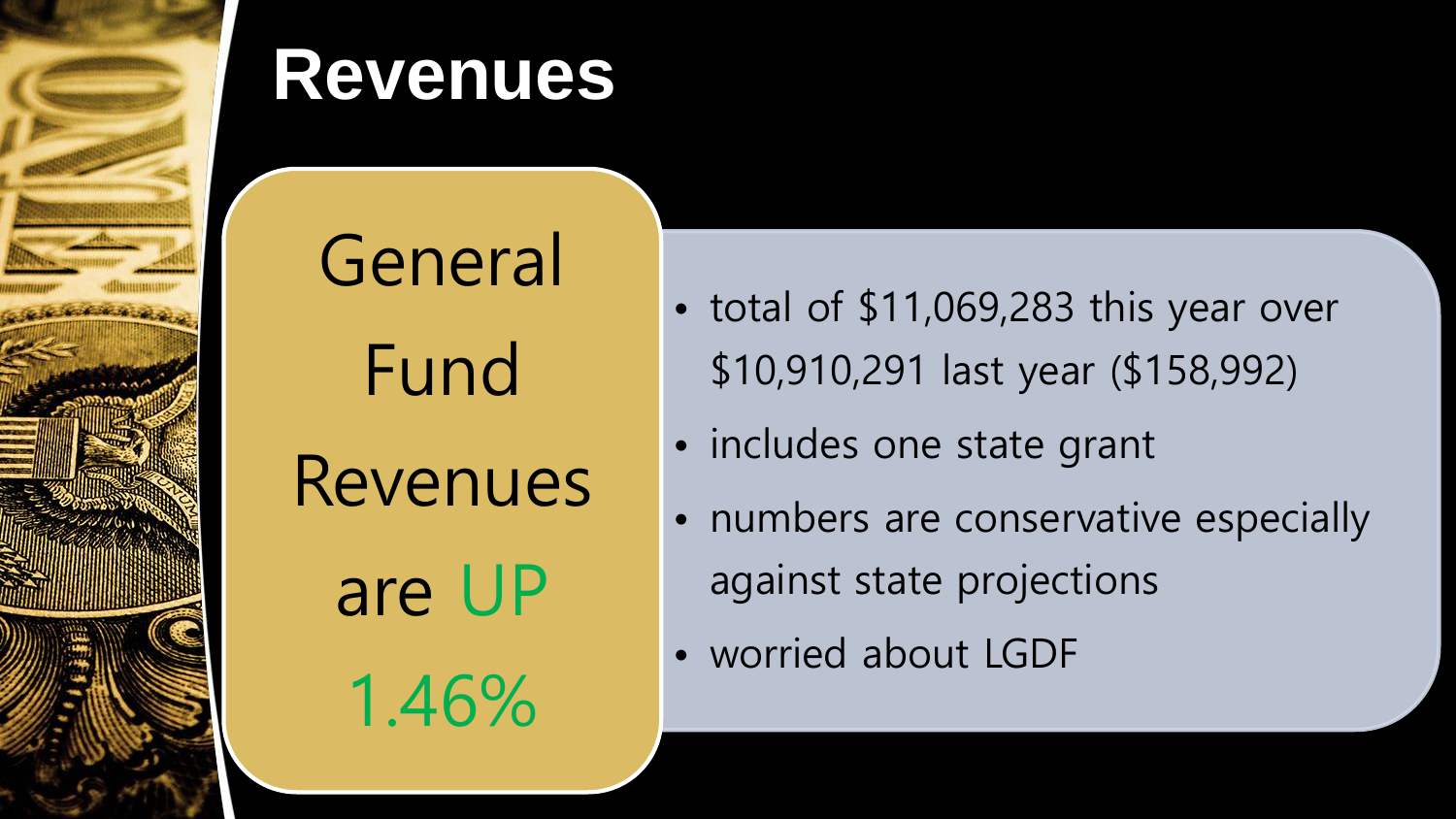



Some revenues have managed to hold their own during COVID and are projected to continue to do so

- State and Local Sales tax
- General use tax
- Utility tax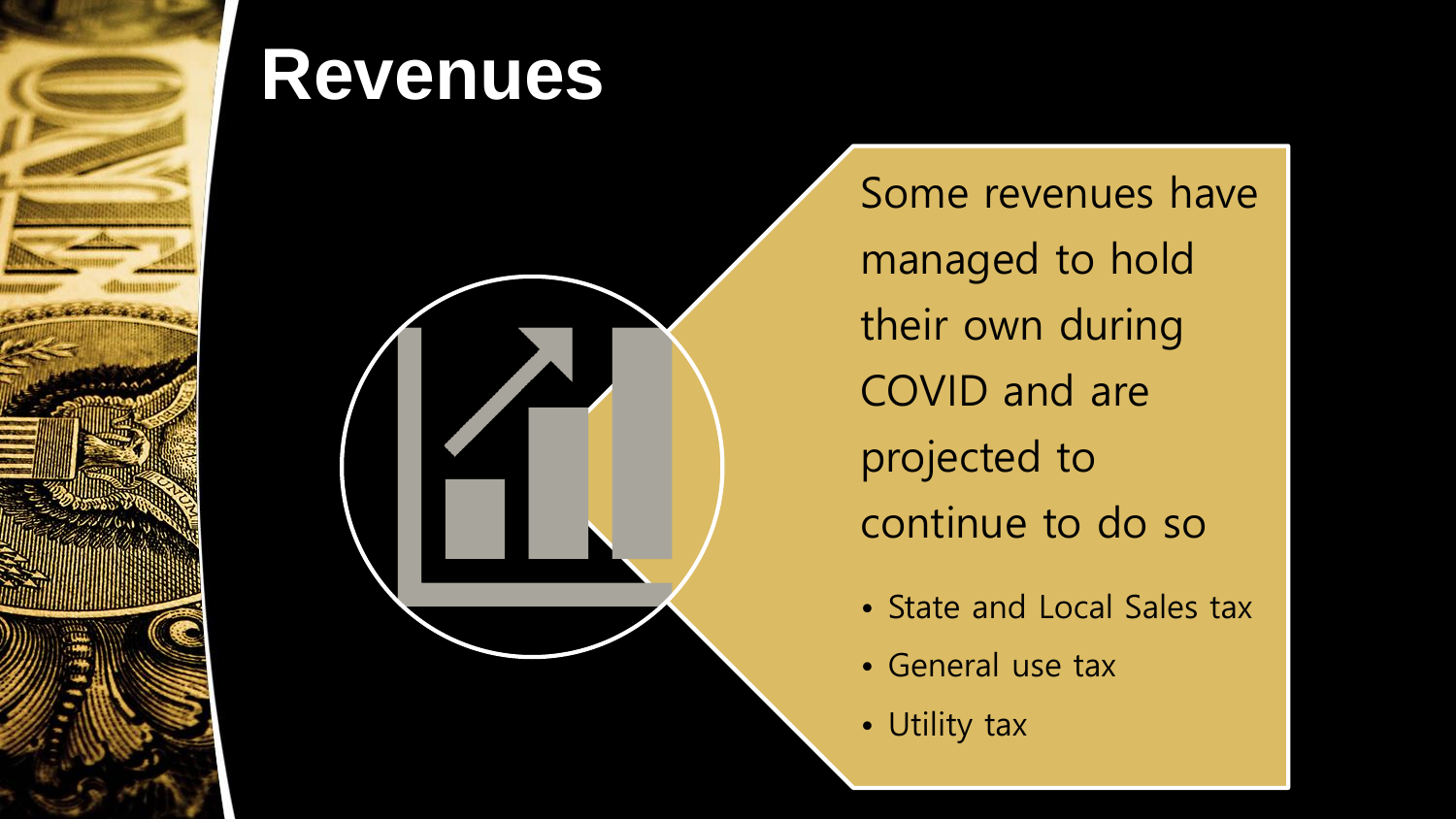



Some revenues have struggled during COVID and are projected to continue to do so

- Hotel tax
- Recreation fees
- Fees and Permits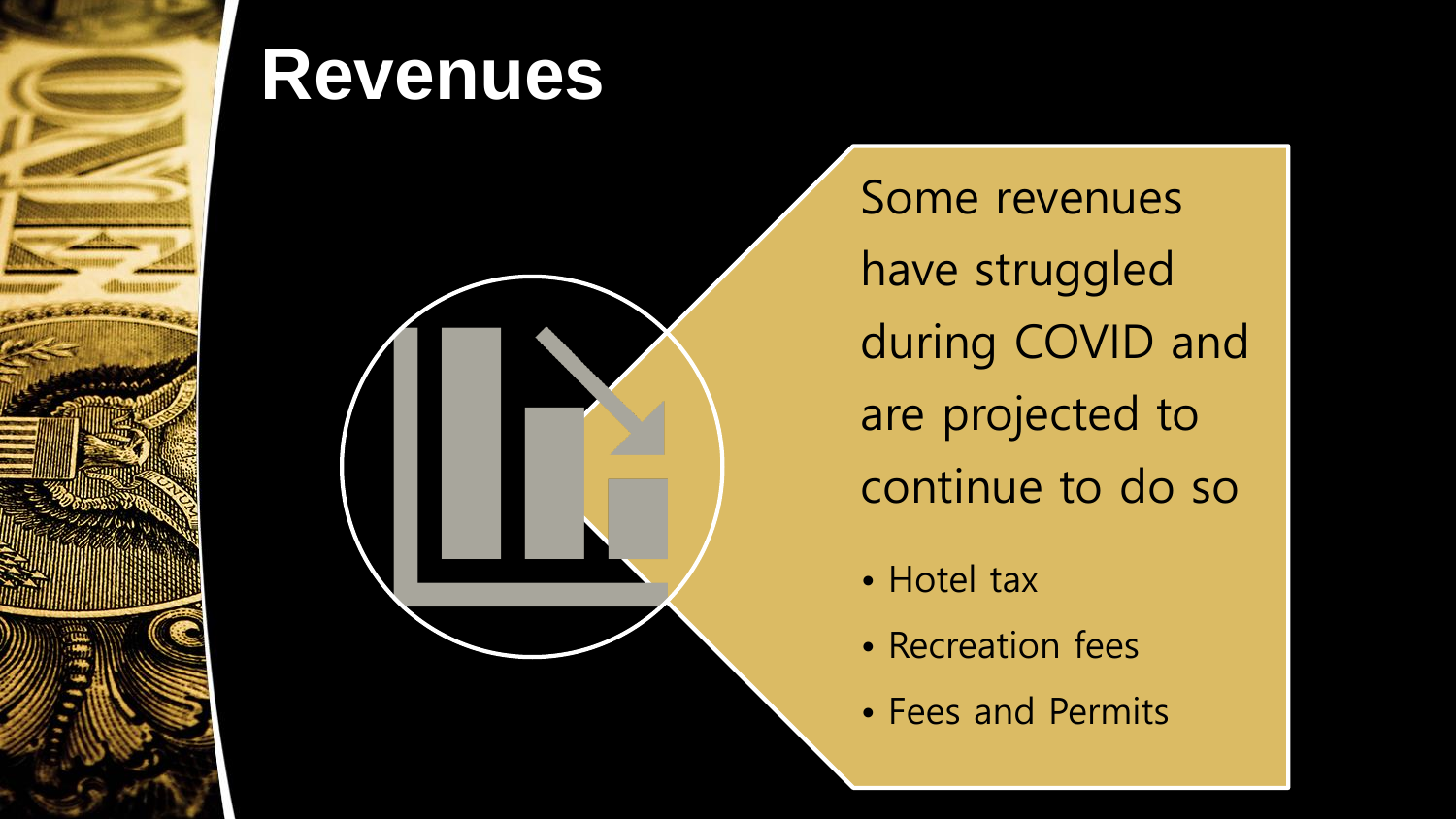



The Governor has included in his budget proposal a 10% reduction in Local Government Distributive Fund which for Rantoul equates to a loss of \$140,000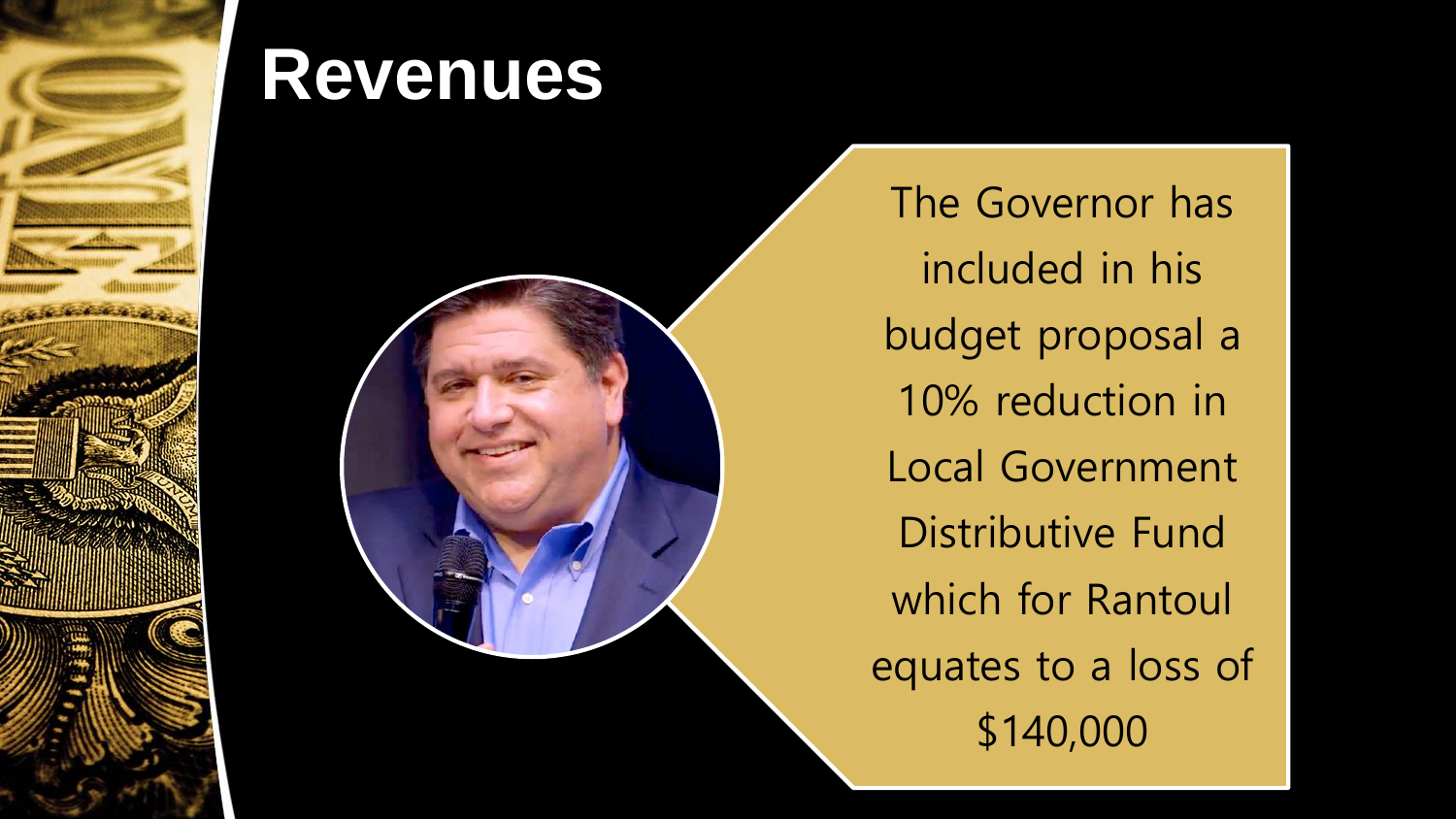

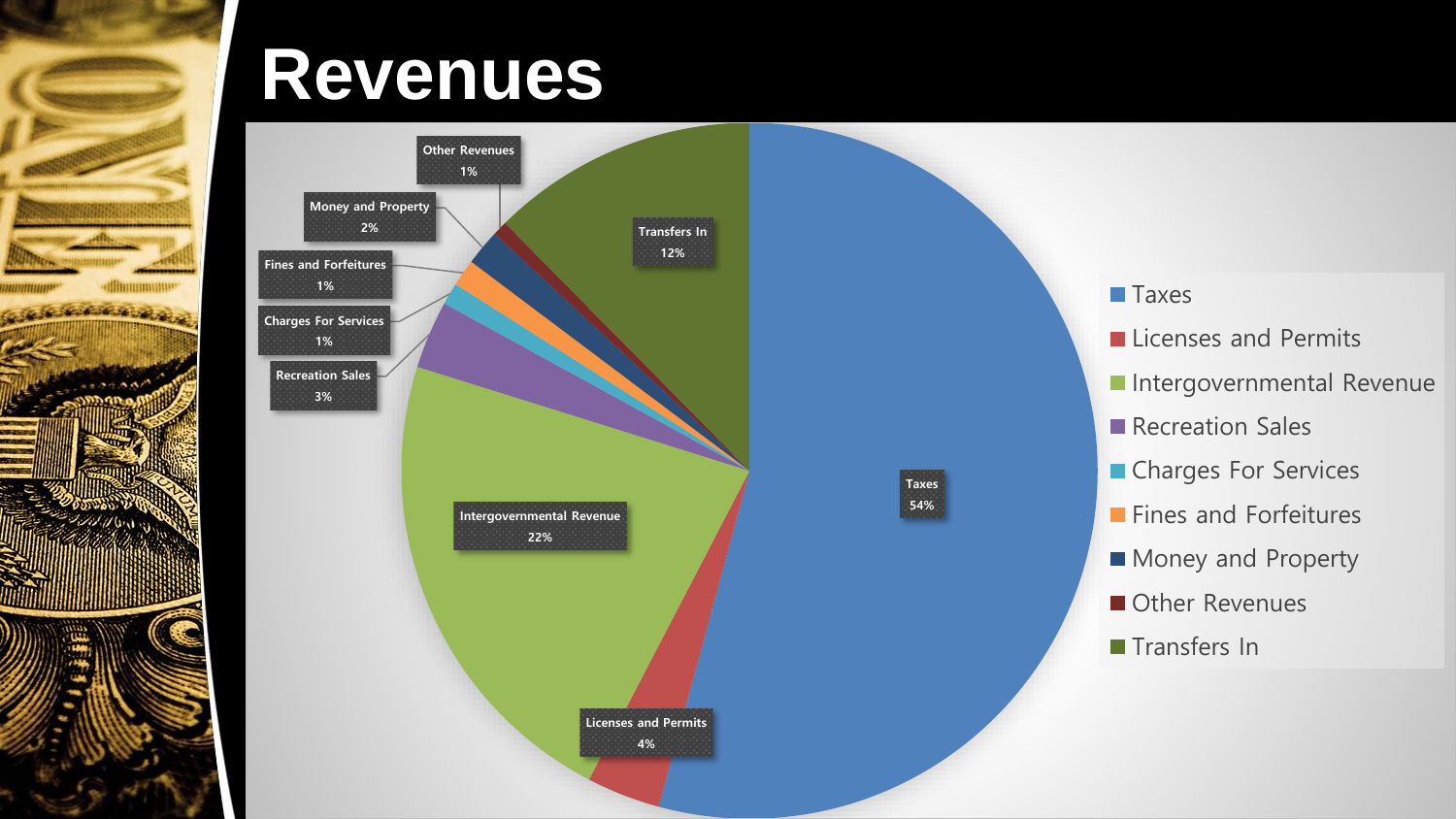

General Fund Expenses are Down 2.69%

- total of \$11,051,101 this year over \$11,356,856 last year (\$305,775)
- three departments decreased, two departments increased, one had no change over last year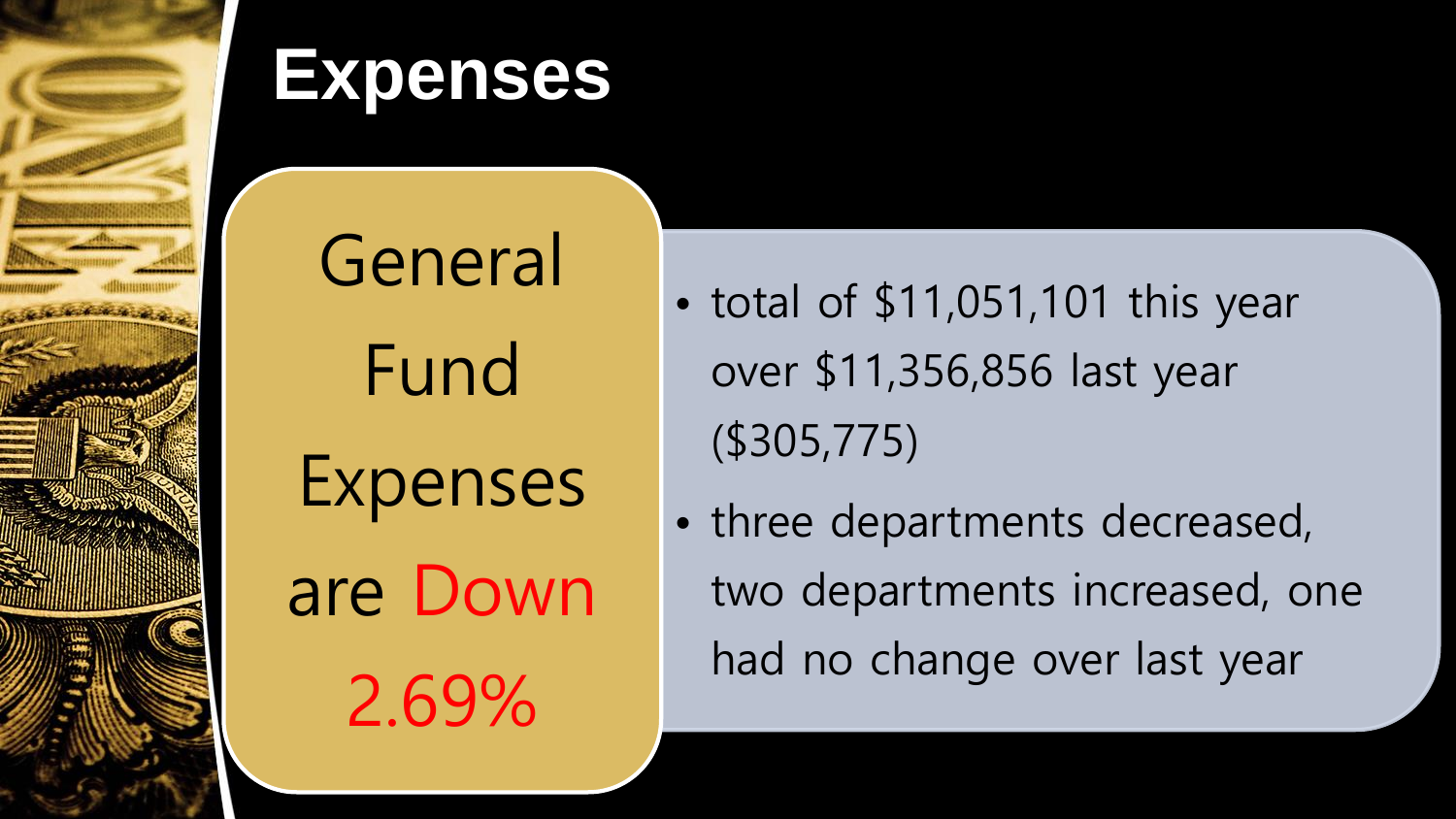



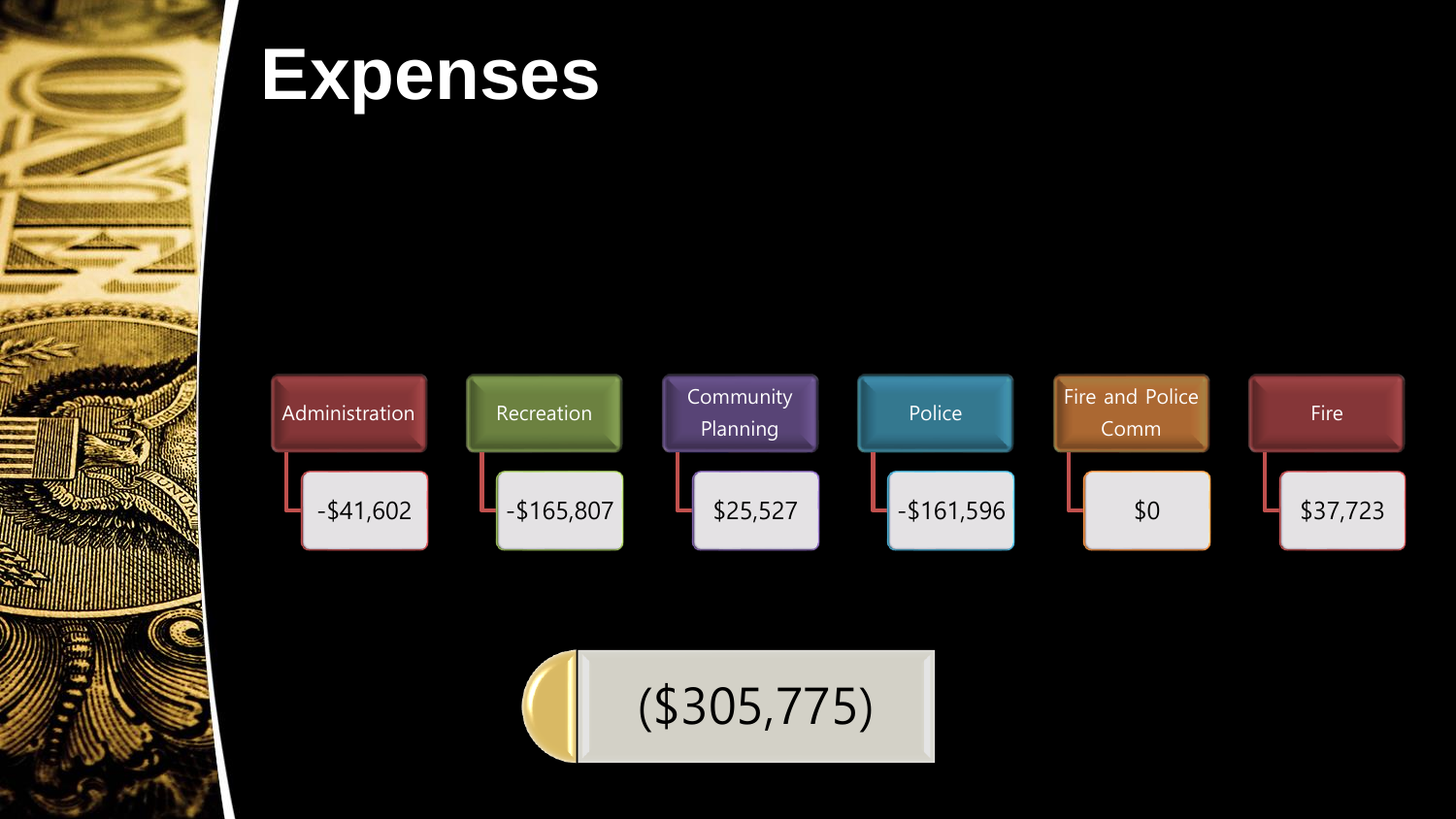

|    |                            | <b>FY 18</b> | <b>FY 19</b> | <b>FY 20</b> | <b>FY 21</b> | <b>FY 22</b> |           |
|----|----------------------------|--------------|--------------|--------------|--------------|--------------|-----------|
|    |                            |              |              |              |              |              |           |
| 10 | Personnel Services         | 4,990,096    | 4,959,817    | 5,037,483    | 5,210,586    | 5,137,289    | $-1.41%$  |
| 20 | Employee Benefits          | 1,138,499    | 1,067,563    | 1,060,563    | 1,017,854    | 983,441      | $-3.38%$  |
| 30 | Purch Professional Service | 840,384      | 843,167      | 851,220      | 875,022      | 933,978      | 6.74%     |
| 40 | Purchase Prop Serv         | 824,766      | 763,098      | 887,430      | 1,047,506    | 1,004,652    | $-4.09%$  |
| 50 | Other Purchased Services   | 420,330      | 527,544      | 780,871      | 1,091,460    | 518,886      | $-52.46%$ |
| 60 | Supplies                   | 274,999      | 318,308      | 317,445      | 315,884      | 311,575      | $-1.36%$  |
| 70 | Property & Equip-Non Fixed | 71,292       | 66,320       | 53,450       | 72,117       | 150,400      | 108.55%   |
| 75 | Property & Equip-Fixed     | 129,542      | 56,295       | 1,316,296    | 1,437,975    | 962,200      | -33.09%   |
| 80 | Other                      | 213,806      | 208,190      | 292,488      | 288,452      | 1,048,680    | 263.55%   |
|    |                            |              |              |              |              |              |           |
|    | Transfer                   | 254,951      | 248,388      | 100,000      | $\theta$     | $\theta$     | 0%        |
|    |                            |              |              |              |              |              |           |
|    |                            |              |              |              |              |              |           |
|    |                            | 9,158,665    | 9,058,690    | 10,697,246   | 11,356,856   | 11,051,101   | $-2.69%$  |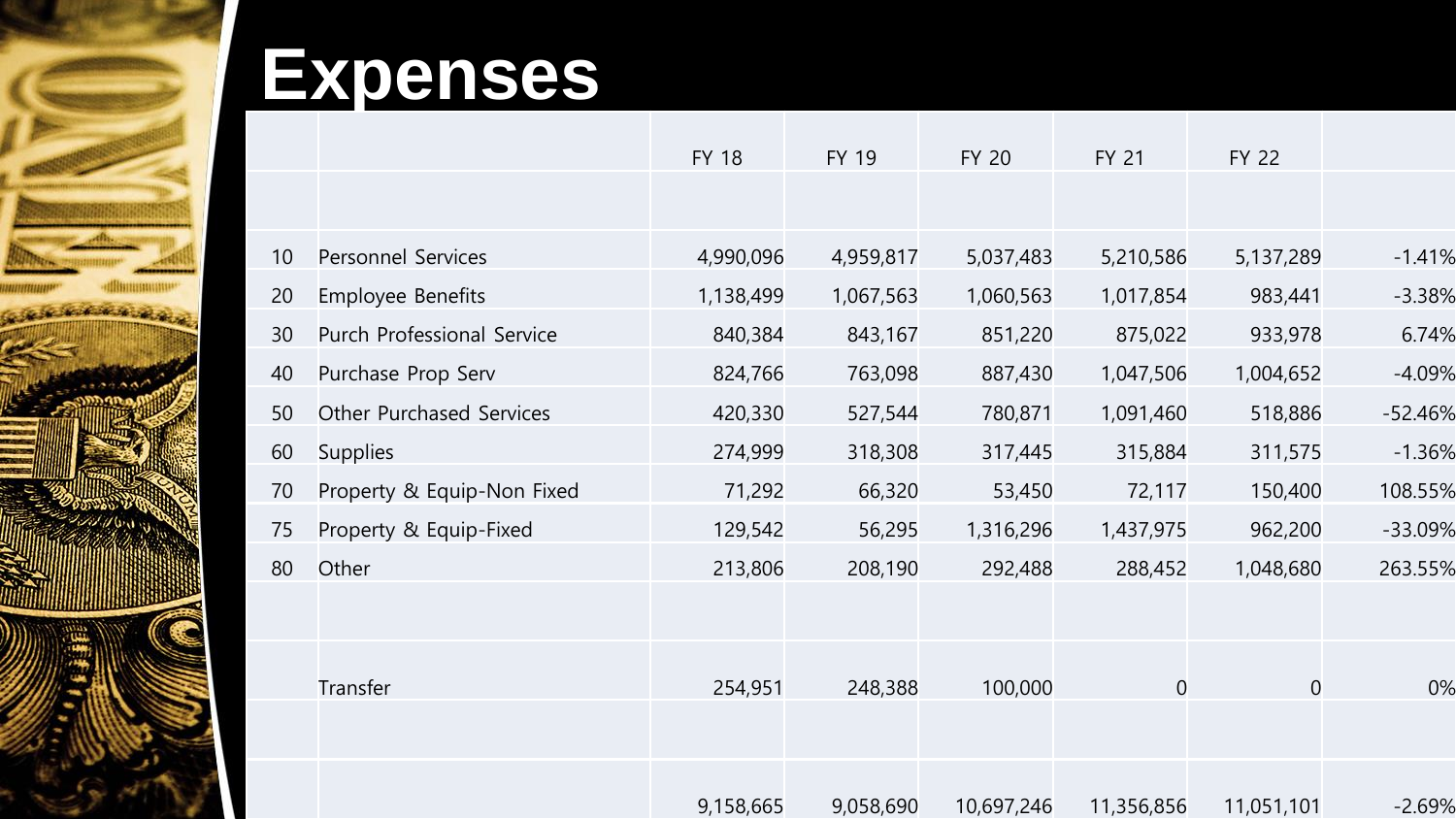



**Personnel Services Employee Benefits Purch Professional Service** Purchase Prop Serv Other Purchased Services **Supplies** Property & Equip-Non Fixed **Property & Equip-Fixed Other T**ransfer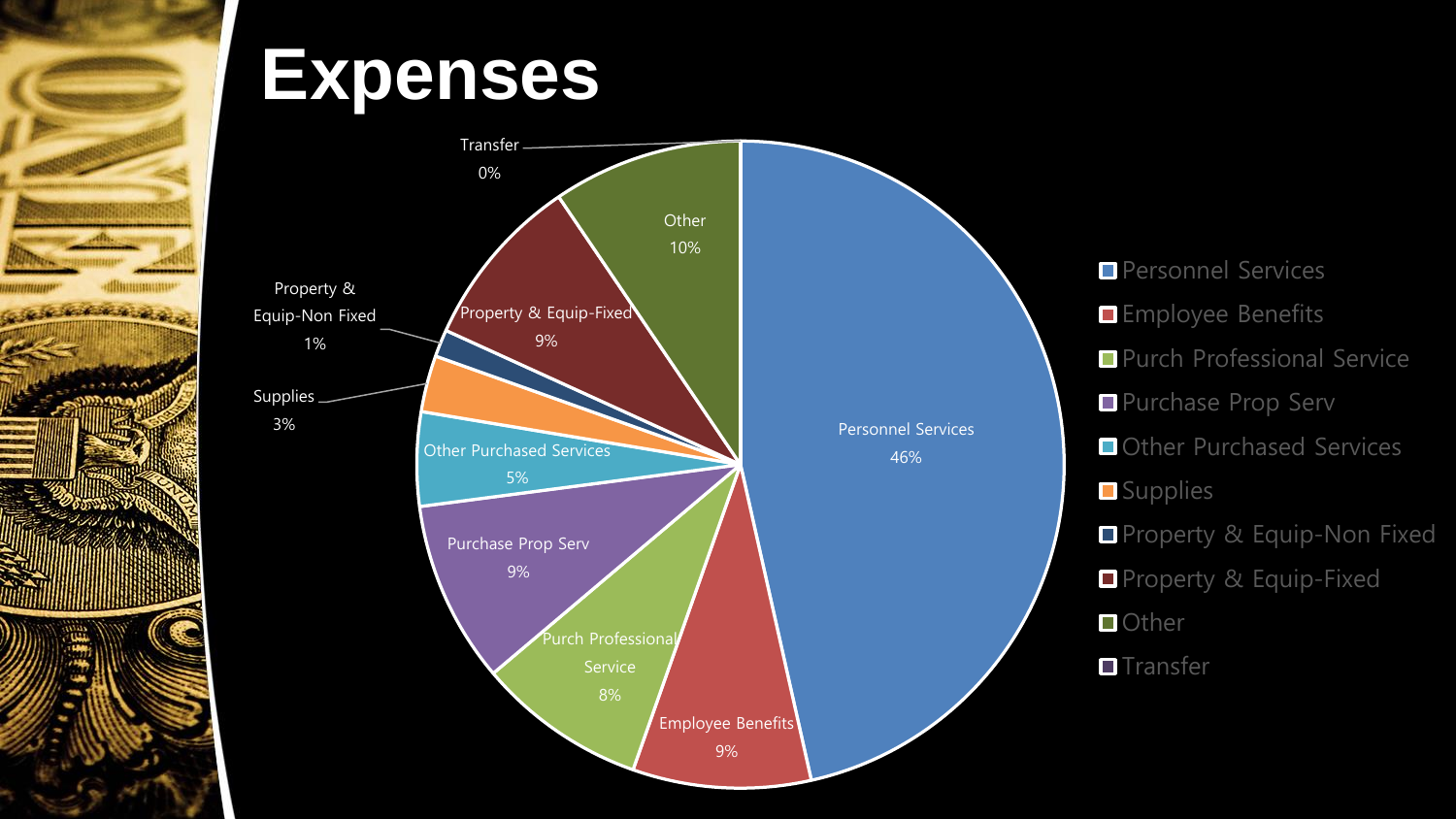



**Administration Recreation Community Planning Police Fire and Police Comm Fire**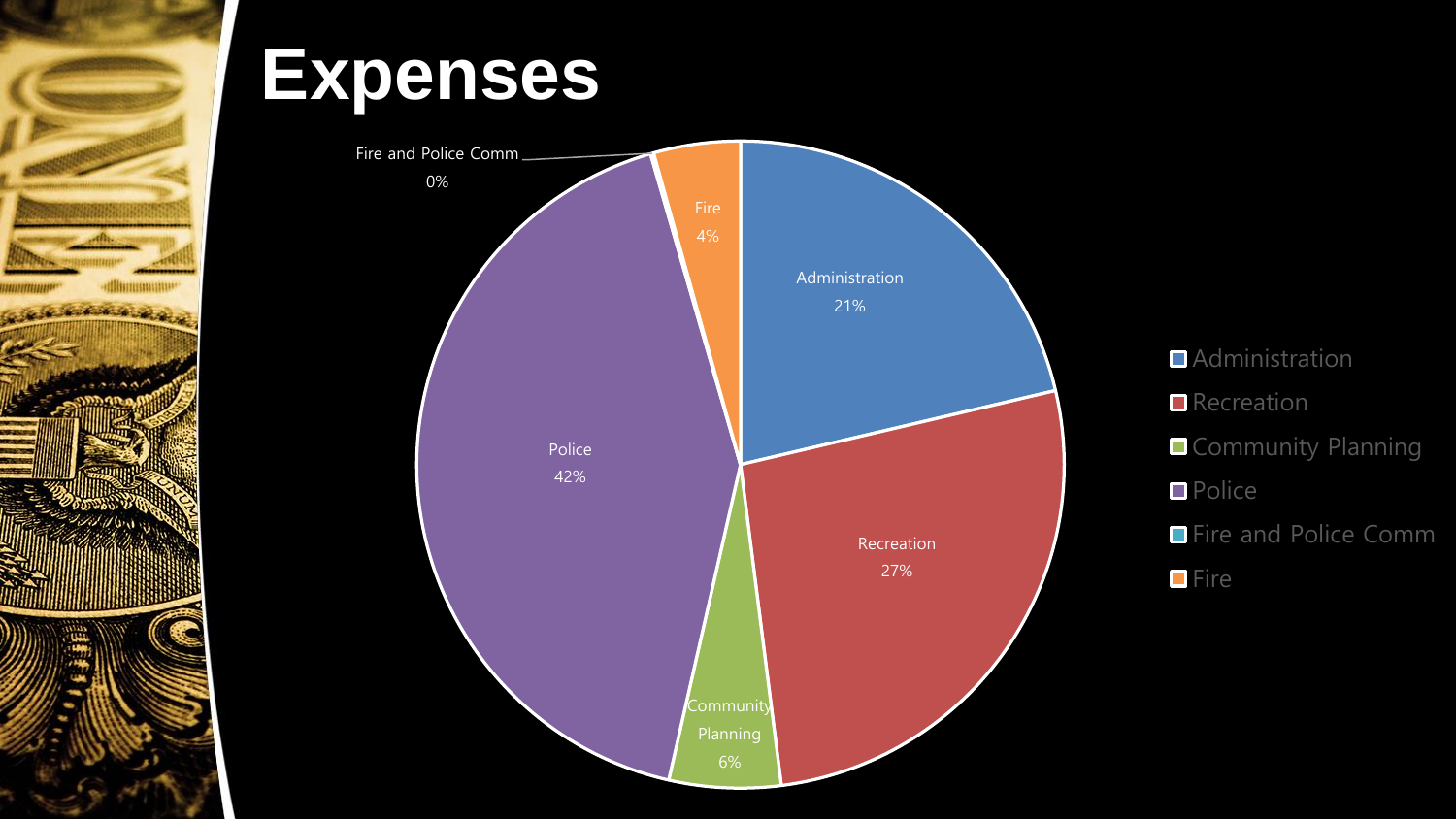#### Let's Dig A Little Deeper Into The Corporate Fund

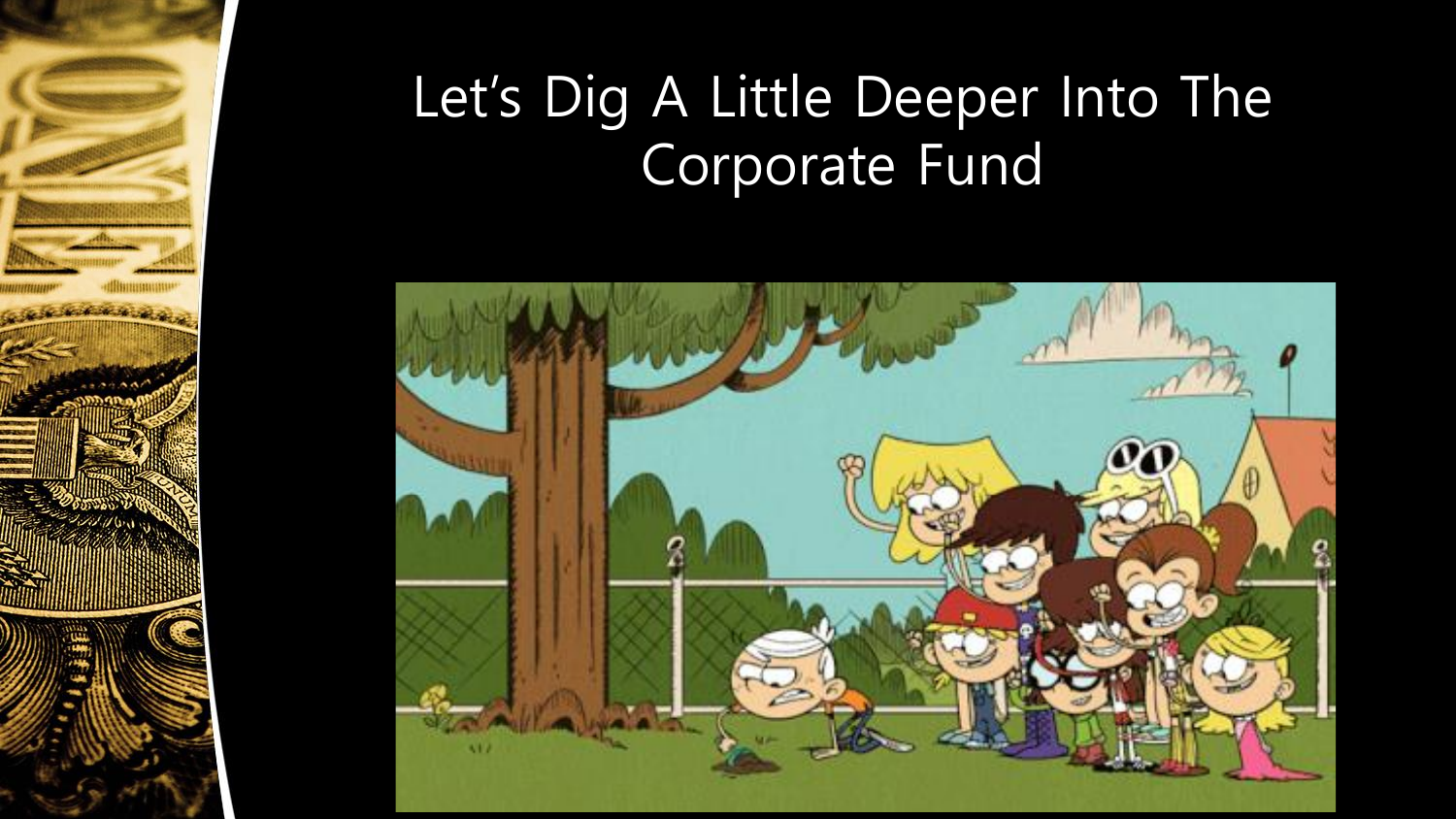

## **Government Administration**

| Administration<br>UP \$34,068               | • insurance unknown with Administrative Assistant vacancy                                                          |  |
|---------------------------------------------|--------------------------------------------------------------------------------------------------------------------|--|
| <b>Elected Officials</b><br>UP \$35,029     | • increase in elected officials salaries                                                                           |  |
| Comptroller<br><b>DOWN \$631,998</b>        | • removal of Police Pension expenses to this divisional line, moved to General Government<br>• reduction in salary |  |
| <b>Human Resources</b><br><b>UP \$4,612</b> | • salary and insurance unknown with vacancy                                                                        |  |
| <b>General Government</b><br>UP \$516,687   | • costs for Police Pension expenses now under this divisional line                                                 |  |

#### Total Expenses DOWN \$41,602 (-1.41%)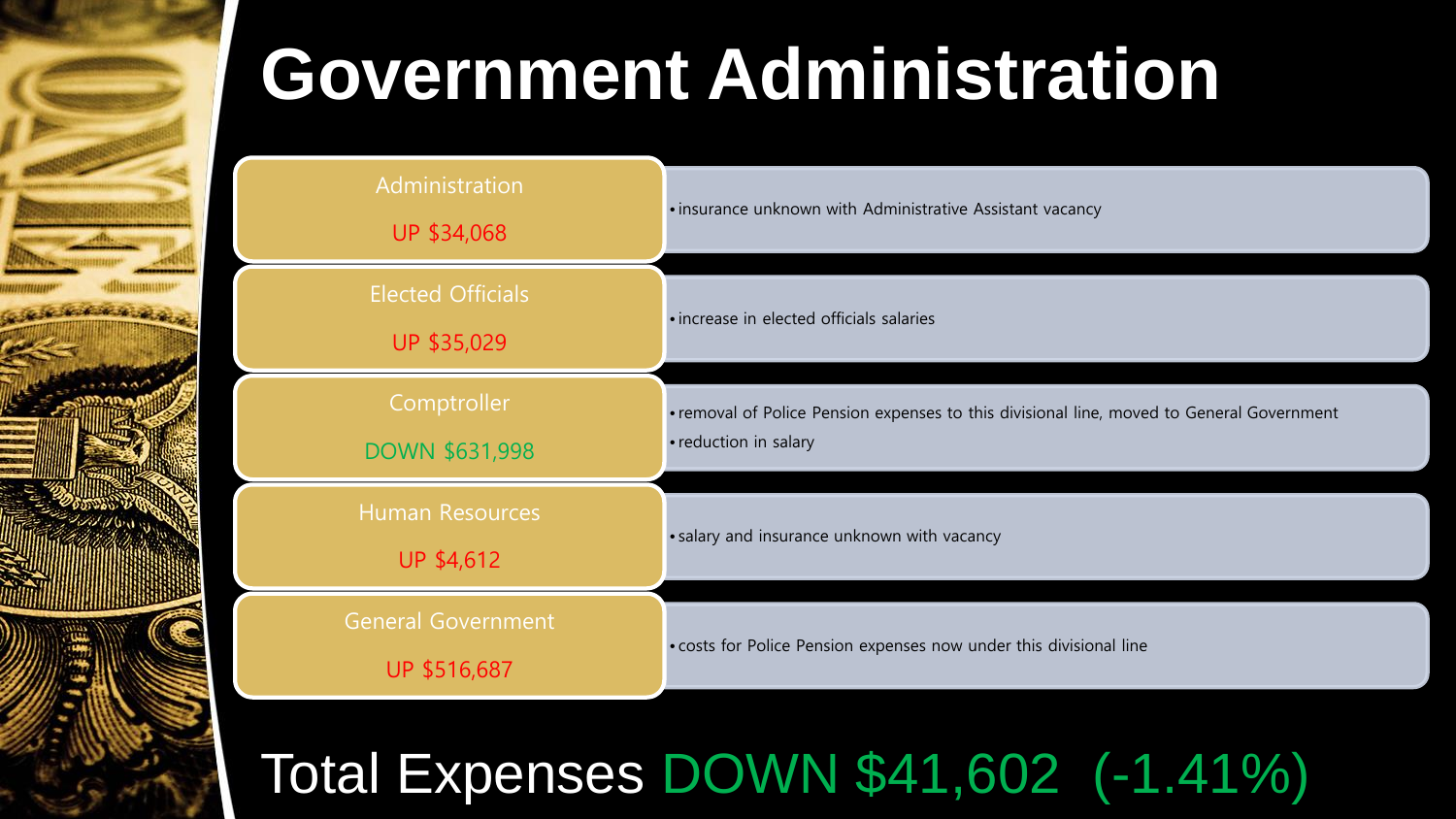

## **Recreation**

| Administration<br>UP \$34,957          | • changes to the salary and benefit structure, including filling one vacancy    |
|----------------------------------------|---------------------------------------------------------------------------------|
| <b>Aquatic Center</b>                  | •need to replace diving board                                                   |
| UP \$35,756                            | •filter media sand included in this budget since has not yet been accomplished  |
| Forum                                  | • some work done on Forum with PARC grant this year, but bulk still next fiscal |
| <b>DOWN \$50,770</b>                   | year                                                                            |
| <b>Youth Center</b><br><b>UP \$488</b> | • general increase in expenses                                                  |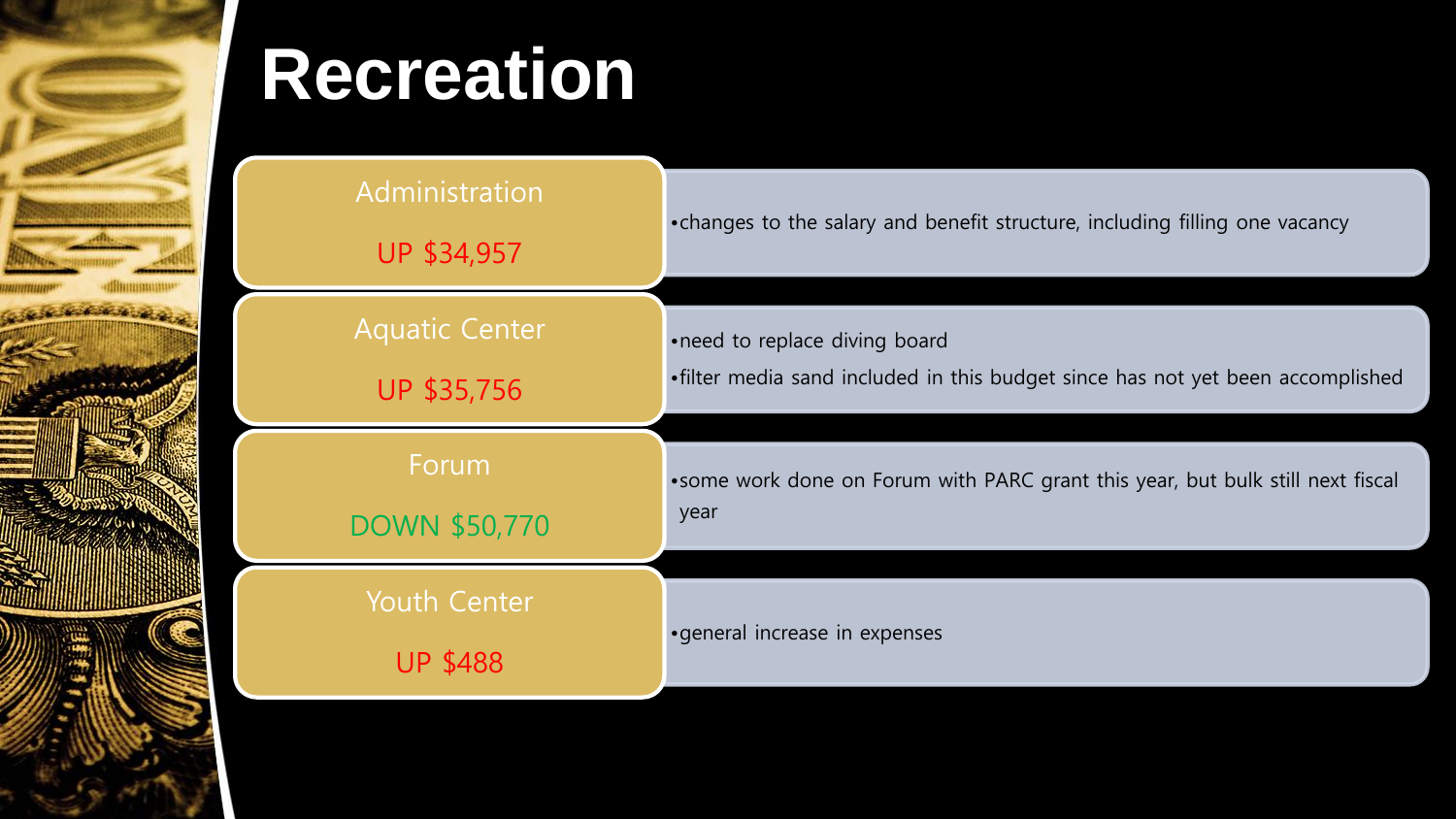

## **Recreation**

**Campgrounds** 

UP \$1,500

Parks Maintenance

DOWN \$179,859

•increase in costs to utilities, porta-potties

•reduction in land improvements (still will be doing some capital construction) •capital equipment includes bagger mower, two used pickup trucks, Z mower

Parks Programs

DOWN \$7,879

•reduction in supplies

Total Expenses DOWN \$165,807 (-5.33%)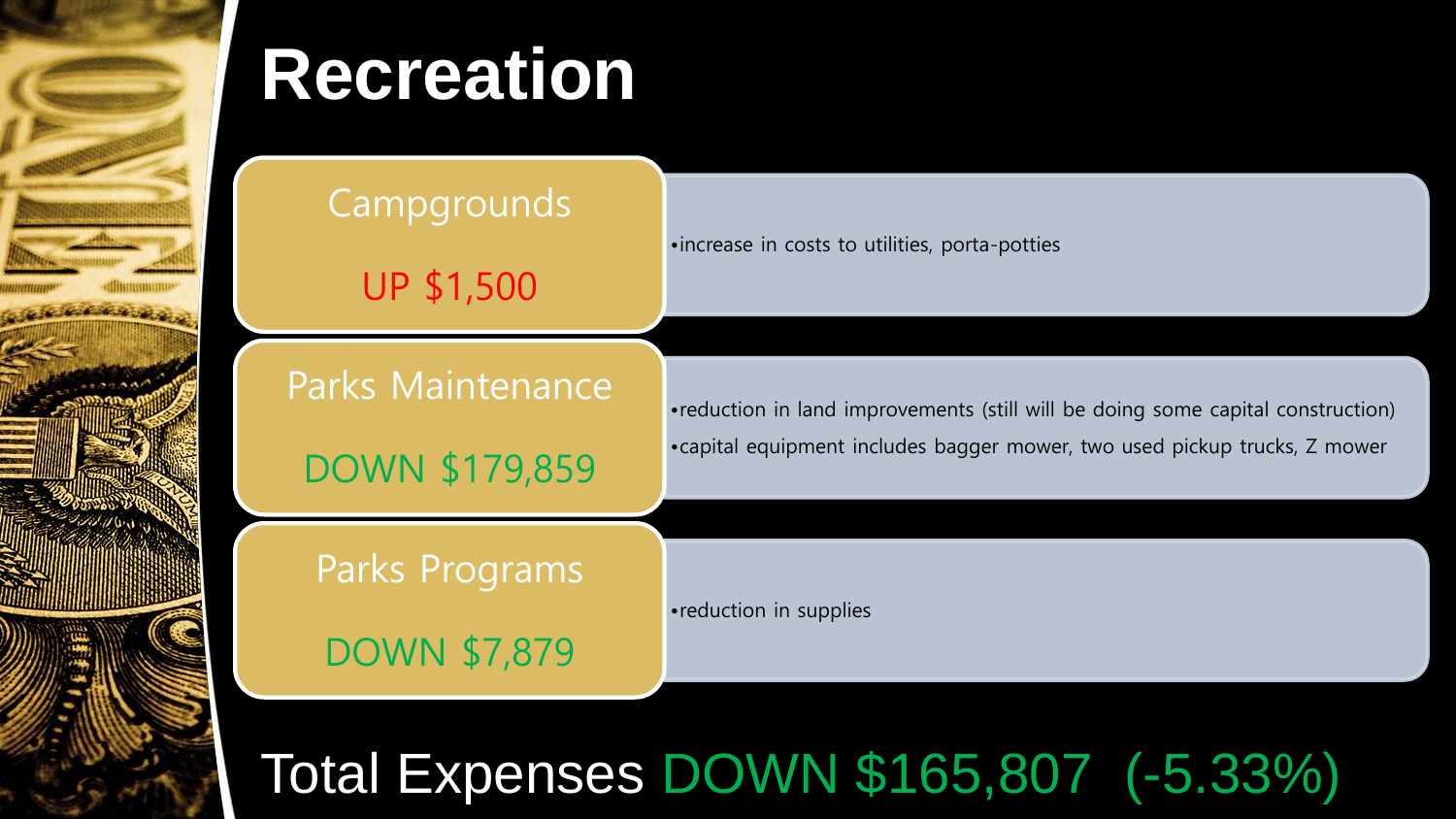

# **Community Planning**

| Planning and Zoning Administration<br><b>DOWN \$16,741</b> | • reduction in insurance                                                           |  |  |
|------------------------------------------------------------|------------------------------------------------------------------------------------|--|--|
| Code Enforcement<br>UP \$27,240                            | • capital equipment includes new pick-up truck to replace<br>2004 Pontiac Grand-Am |  |  |
| <b>Building</b><br><b>DOWN \$1,954</b>                     | • general cost reductions                                                          |  |  |
| Rental Inspection<br>UP \$16,982                           | • reallocation of MIS costs from other divisions to this                           |  |  |

#### Total Expenses UP \$25,527 (4.32%)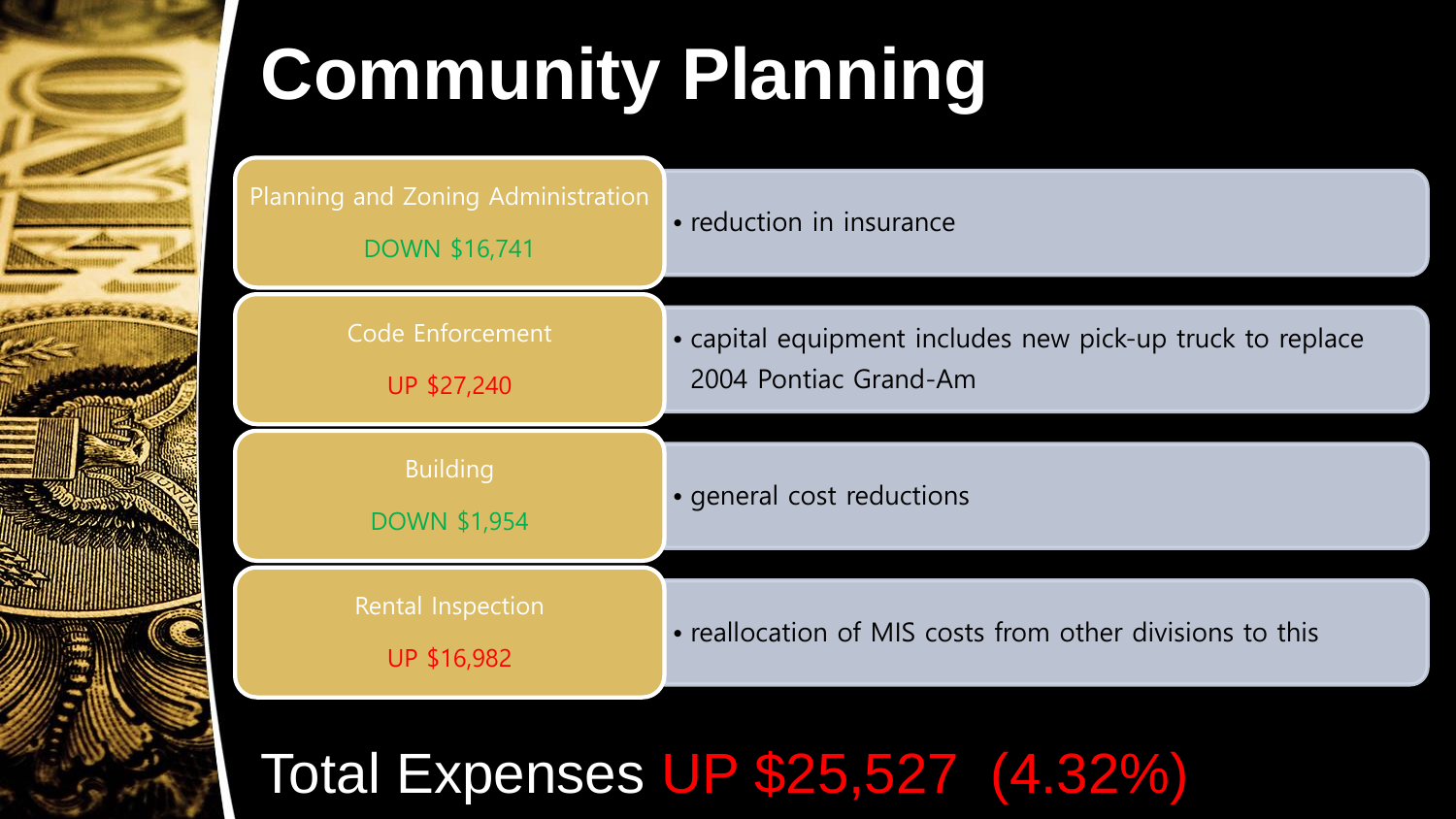

## **Police**

#### Administration

UP \$229,625

- •put both Deputy Chiefs under this division rather than splitting them between two •salary and benefit increases, Animal Control Services expenses now reflected in this divisional line
- •costs relevant to new Records Management System
- •window replacement and building renovation expenses included

#### Support

DOWN \$43,512

•removed salary and benefits for vacant position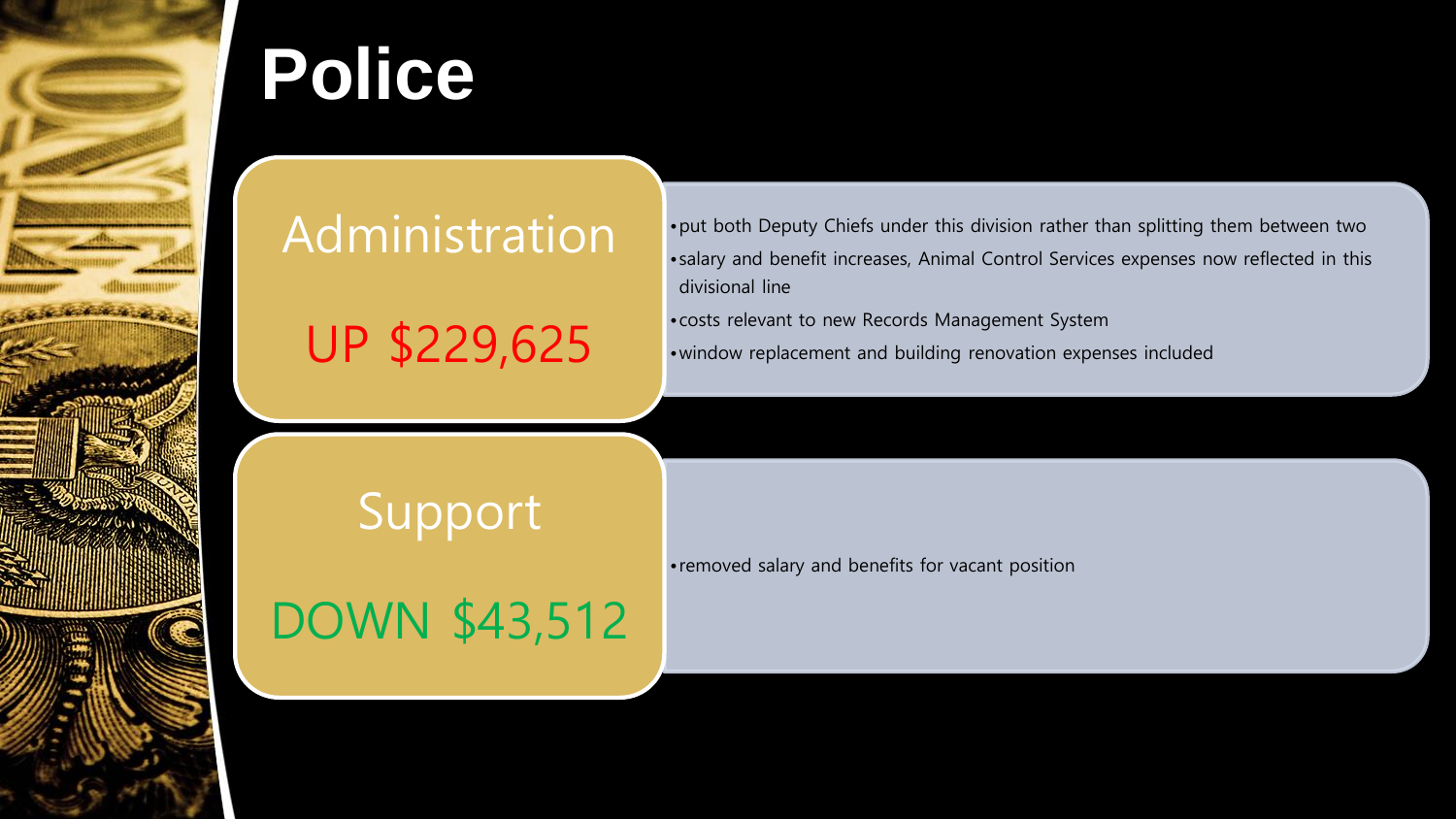

## **Police**

#### Investigation

UP \$6,135

Patrol

DOWN \$354,044

•general increase in salary and benefits

• reduction in salaries in benefits, moved Deputy Chief to Administration, also reduce number of positions versus last year's budget

• contractual overtime moved to Special Events Fund

• no vehicles are budgeted in General Fund

ESDA

DOWN \$200

• no longer paying stipend, added to tasks of Deputy Chief

• increase in travel and education for training of new personnel

Total Expenses DOWN \$161,596 (-3.37%)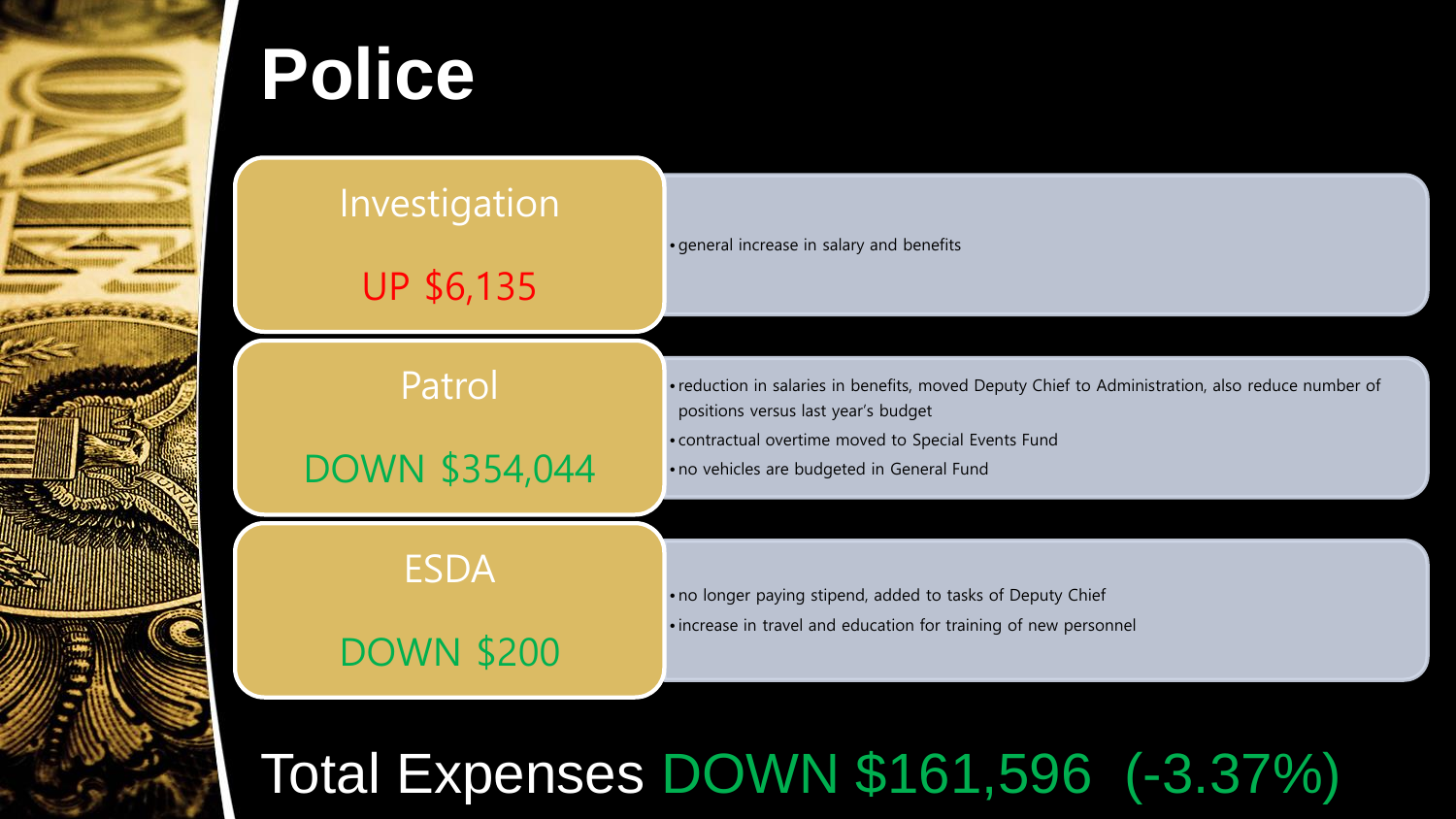

### **Fire**

#### **Administration**

UP \$2,849

• general increase in expenditures

Suppression UP \$34,874

• Added "Allocated Fleet Costs" to divisional line to cover maintenance by CM

Total Expenses UP \$37,723 (8.57%)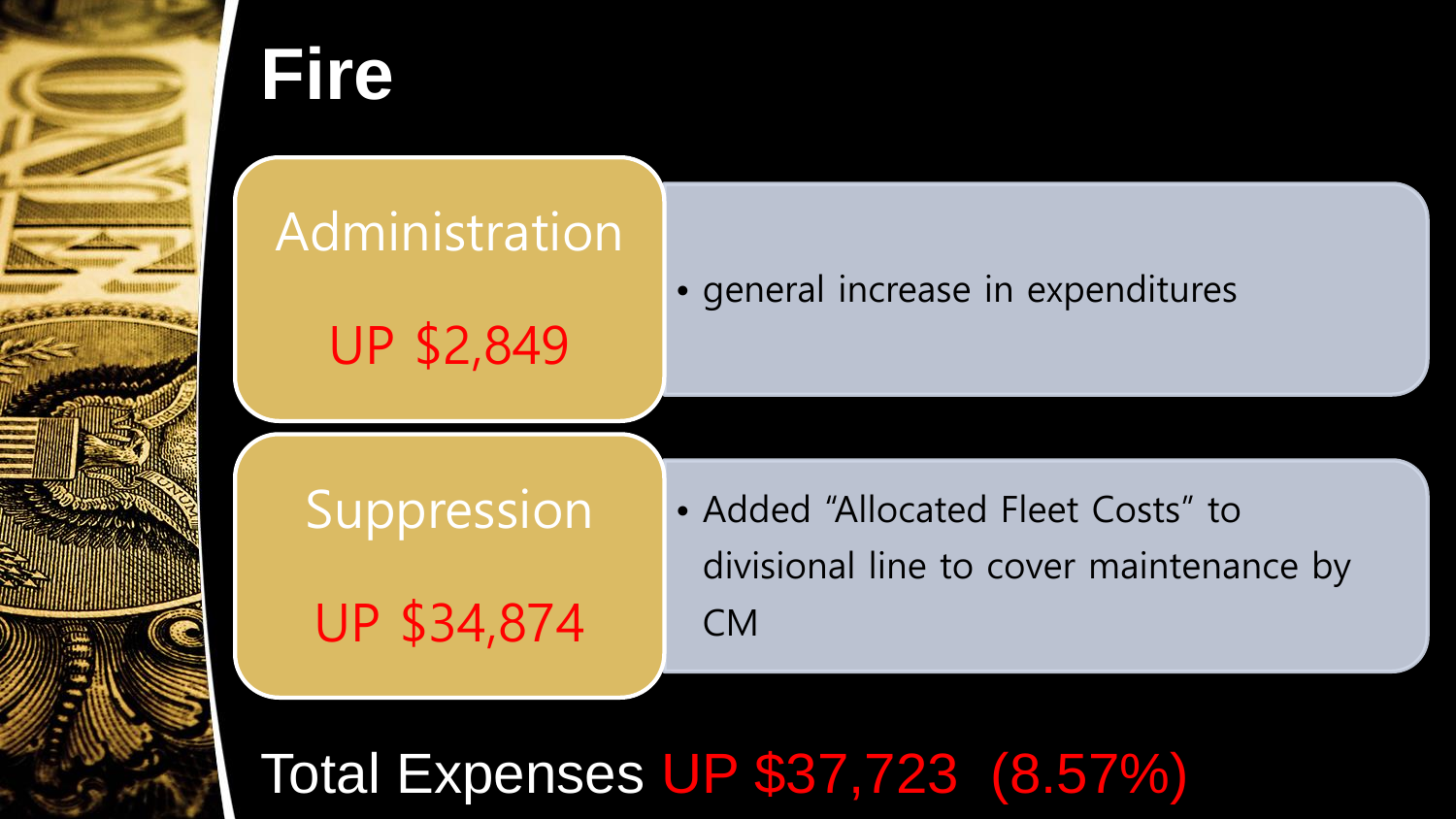

## **Fire And Police Commission**

#### Administration

No Change

• no change in expenditures

Total Expenses UNCHANGED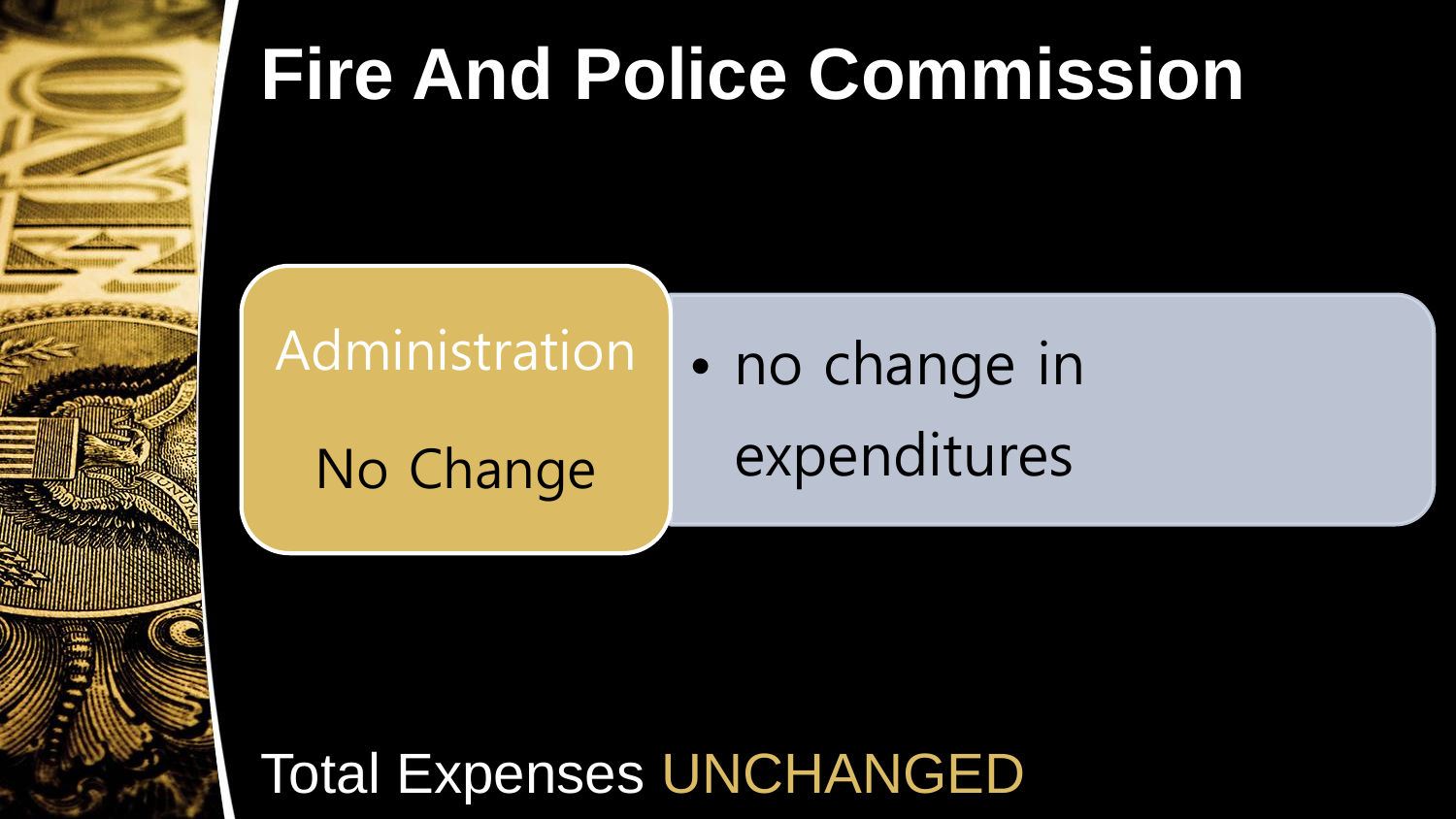

## **Other Funds of Note**

Motor Fuel Tax

UP \$1,099,531

Electric Fund

UP \$389,715

•Engineering and Construction of Maplewood, Congress, Sheldon, and Broadmeadow

•New industrial commercial substation, improvements at industrial park •Overhead, underground improvements

Airport

DOWN \$194,499

•shows a surplus balance compared to last year's deficit balance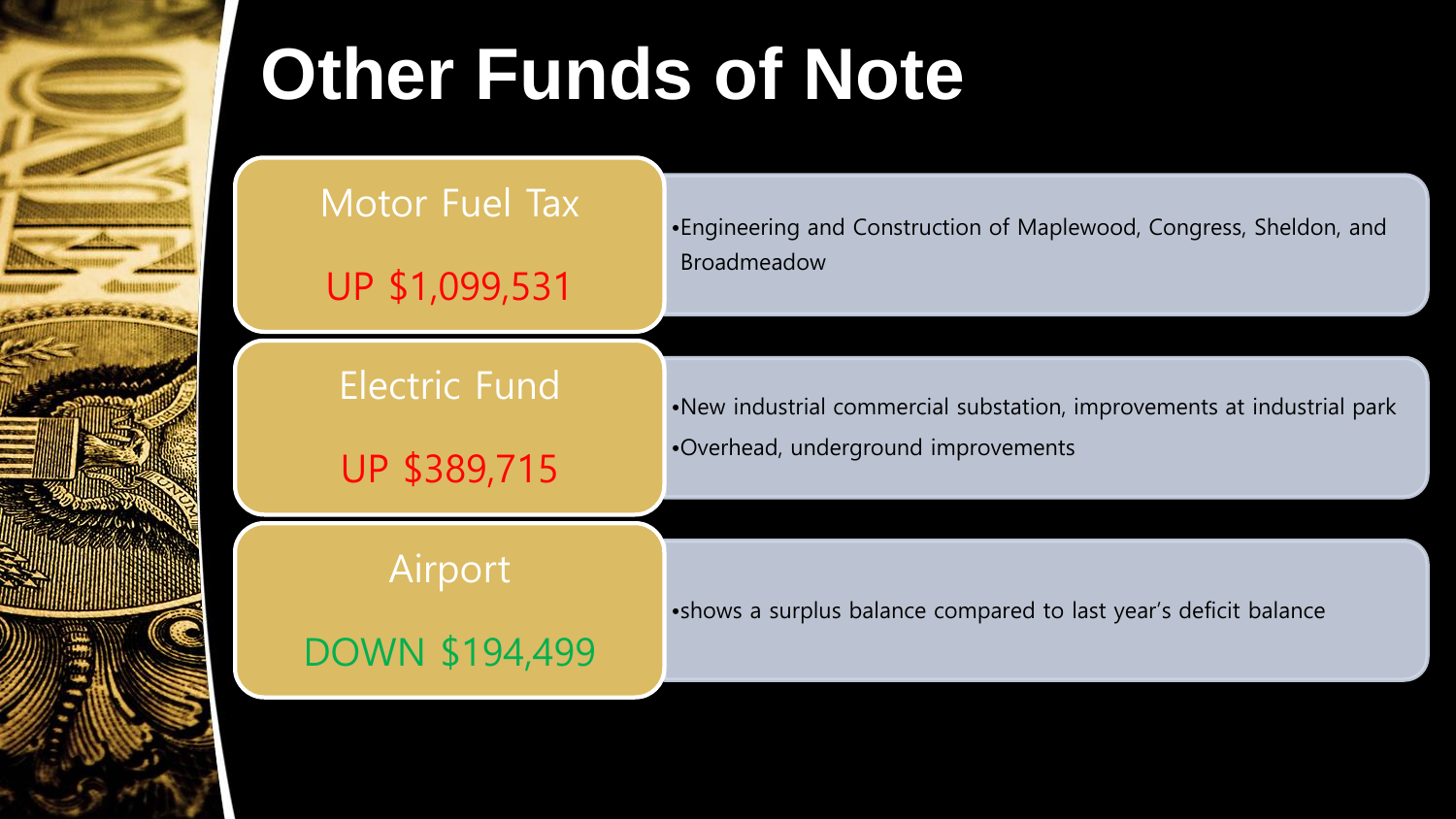

# **Final Numbers**

The Total

Budget



| •Revenues                                                         | $$51,017,316$ $(-0.34\%)$ |  |  |  |
|-------------------------------------------------------------------|---------------------------|--|--|--|
| $\mathsf{\blacktriangleleft}$ • Expenditures                      | $$54,757,857$ (-2.68%)    |  |  |  |
| Reserve Spending                                                  | \$3,740,541               |  |  |  |
| (major projects scheduled covered by reserves built up over time) |                           |  |  |  |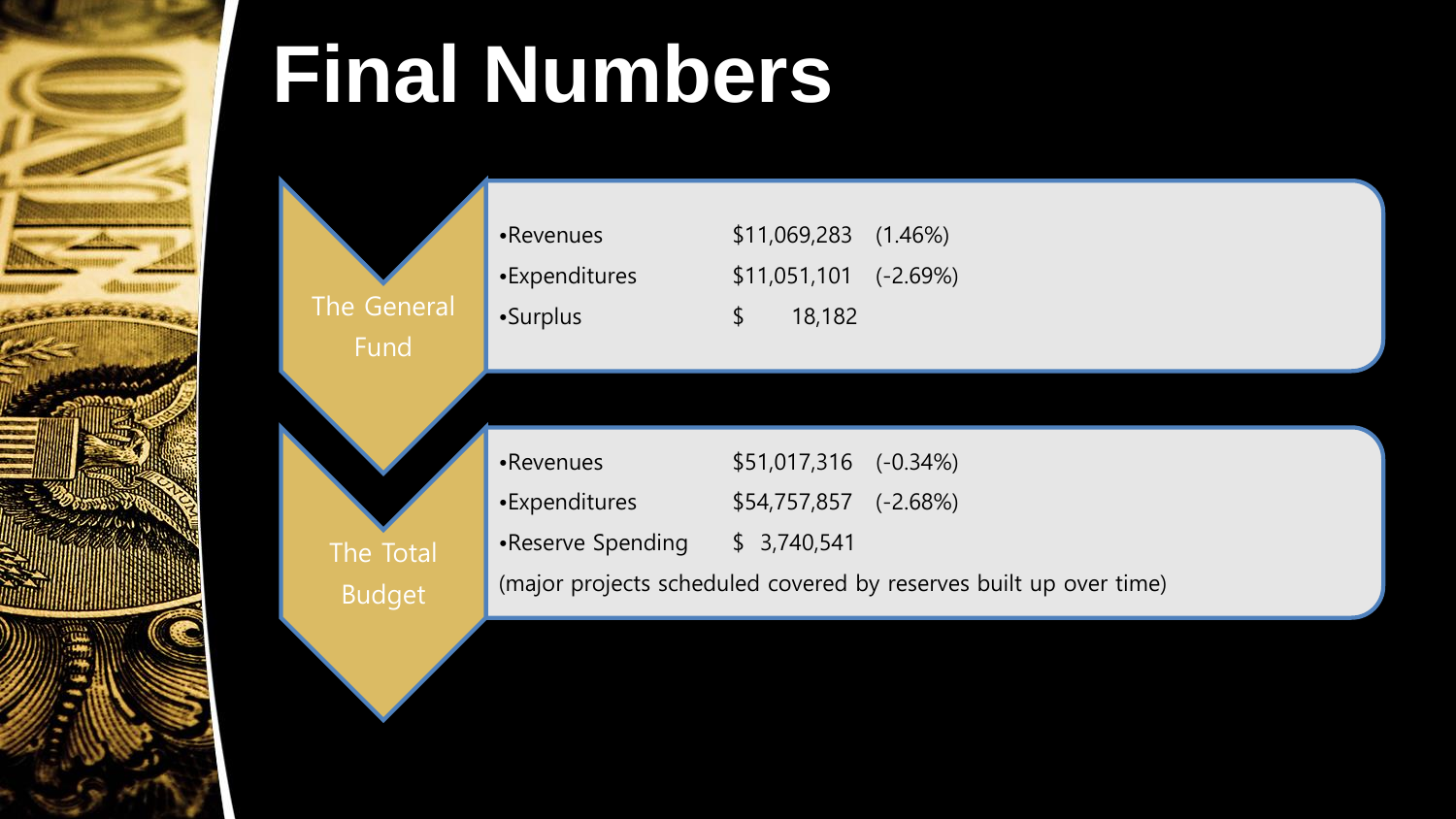

# **General Assumptions**

- $\approx$  2.5% increases for all non-union personnel; union personnel according to contract
- $\approx$  the Village will see a 10% REDUCTION in health insurance costs this year
- Wage Chart will be discussed in Closed Session and hopefully implemented as part of new Fiscal Year
- $\approx$  anticipated IMRF buy-outs were included in the budget
- $\approx$  identified Capital expenses were either placed in the budget, were included in the Enterprise Funds, or earmarked in Fund 307 depending on available dollars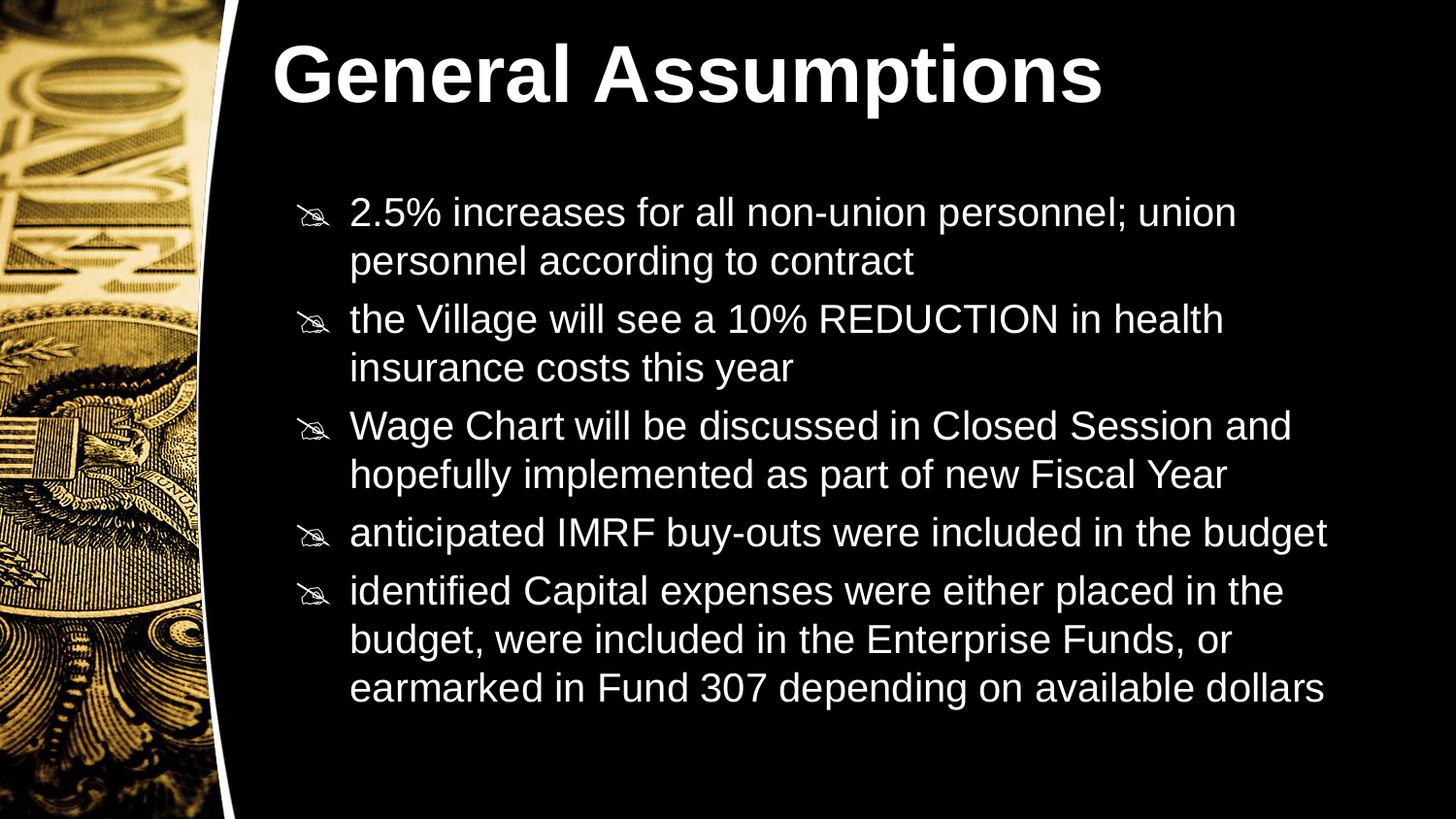

# **Challenges**

- **the lasting impact COVID will have on our finances are** still unknown; how quickly some revenue sources recover, what additional expenses are still needed before economy levels
- the Governor's proposed reduction to LGDF, if that will happen and if so to what amount (proposed 10%) and the impact it will have on our revenues
- continuing to work on Capital planning so large purchases have funding set aside
- long-term implementation of Wage Plan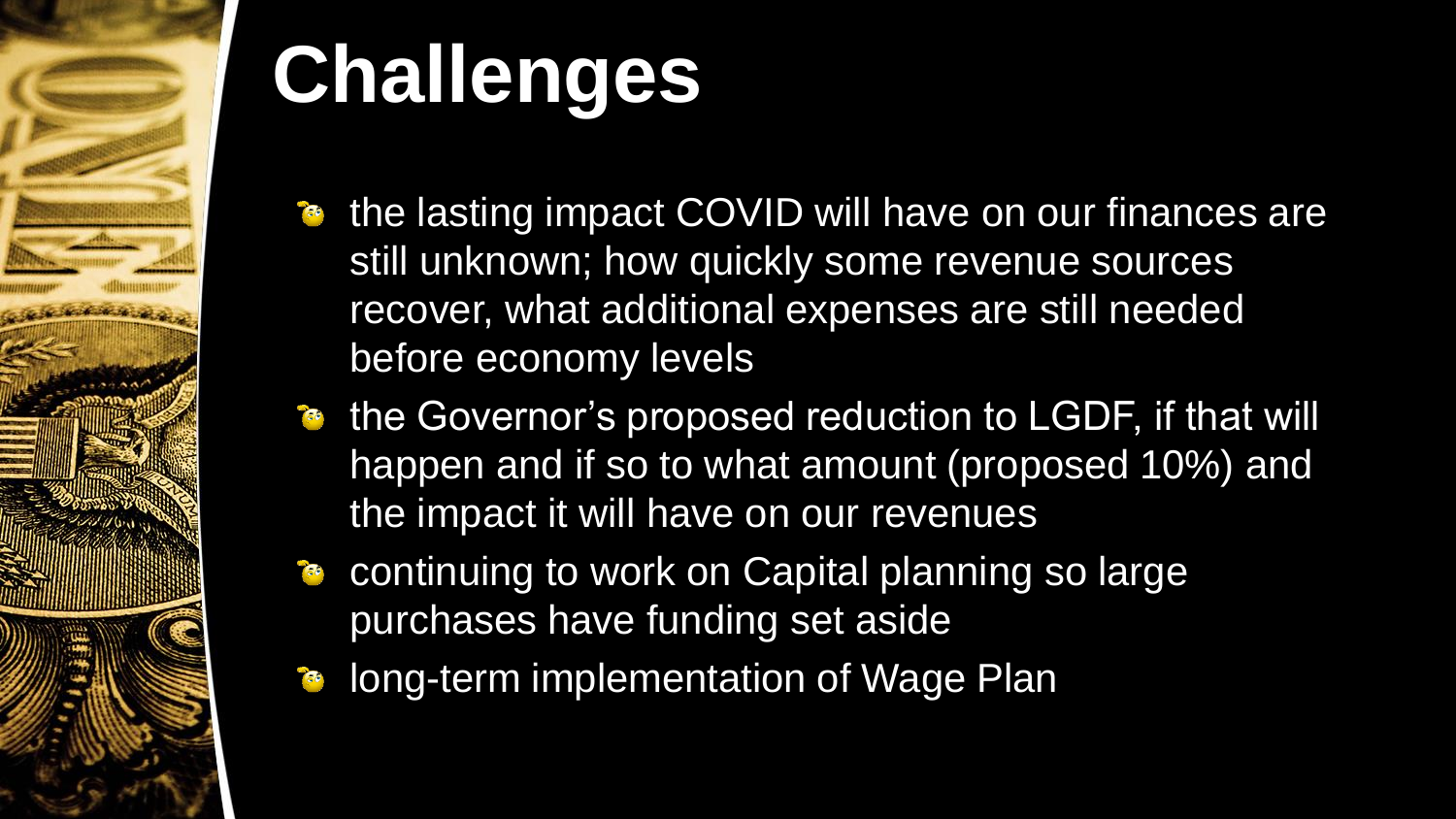

## **Next Steps**

the Budget will be placed on the website for all to view, along with this presentation

the Budget Hearing will be held at 5:45pm on March 9th

the Village Board will be asked to approve the Budget at Board **Meeting**